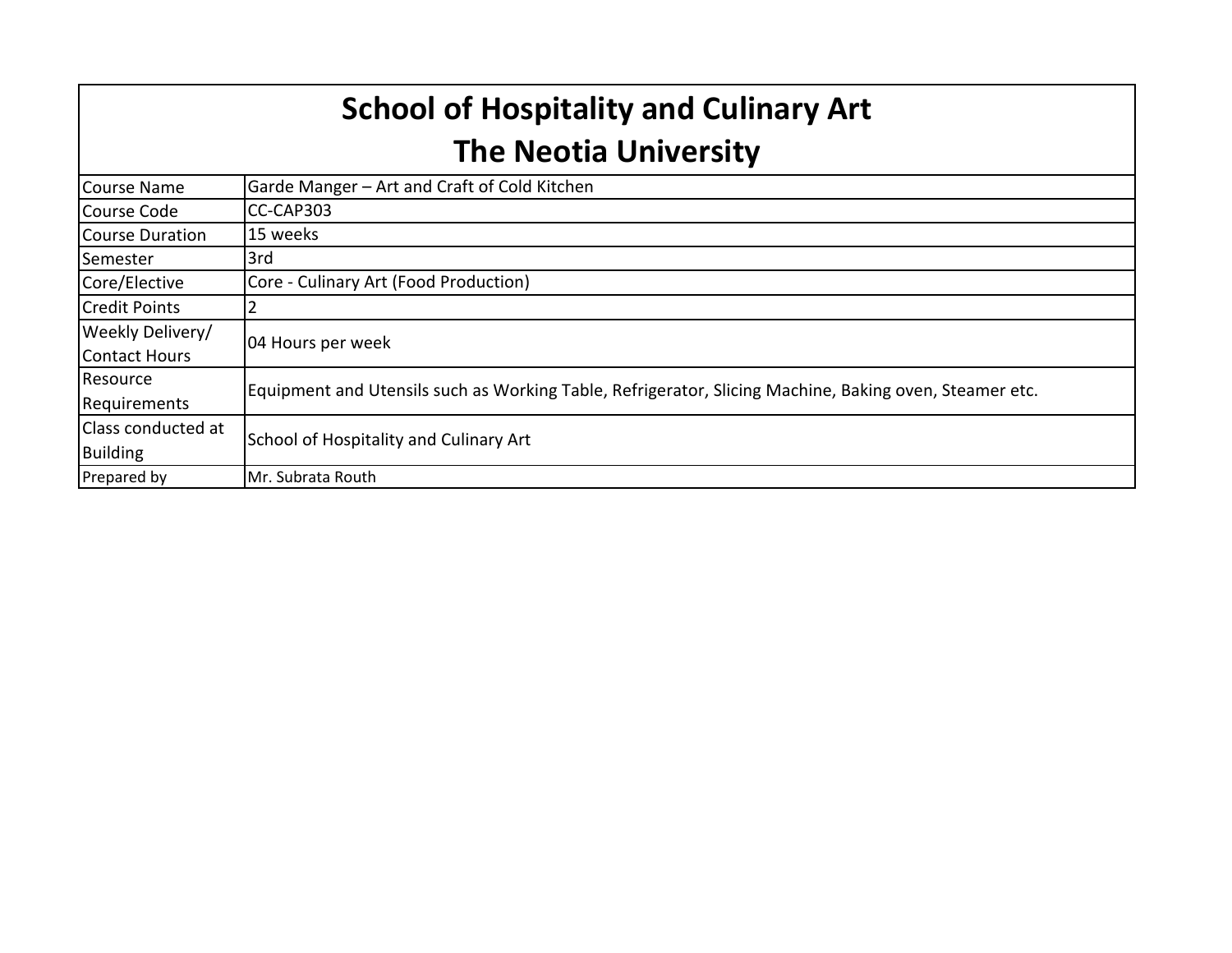## **Course Description**

This course will help our students in gaining cooking styles about the Garde Manger. Students will learn the basics of Garde Manger Cooking techniques which are actually followed in 5\* hotel.

**Course Outcomes (COs)/ Learning Outcomes (LOs)**

**Prescribed and Recommended Readings: Parameters required from the students:** 

## **Required Textbook(s)**

International Cuisine Book: Author Parvinder Singh Bali published by Oxford University Professional Cooking Book: Author Wayne Gisslen, Published by John Wiley & Sons, ON COOKING written by Sarah R. Labensky Published by Pearson Education

## **Recommended Readings**

International Cuisine Book: Author Parvinder Singh Bali published by Oxford University

## **Other Learning Resources for use:**

Informative YouTube Videos, www.slideshare.net, www.hmhub.in, Various links provided by the book publishers etc.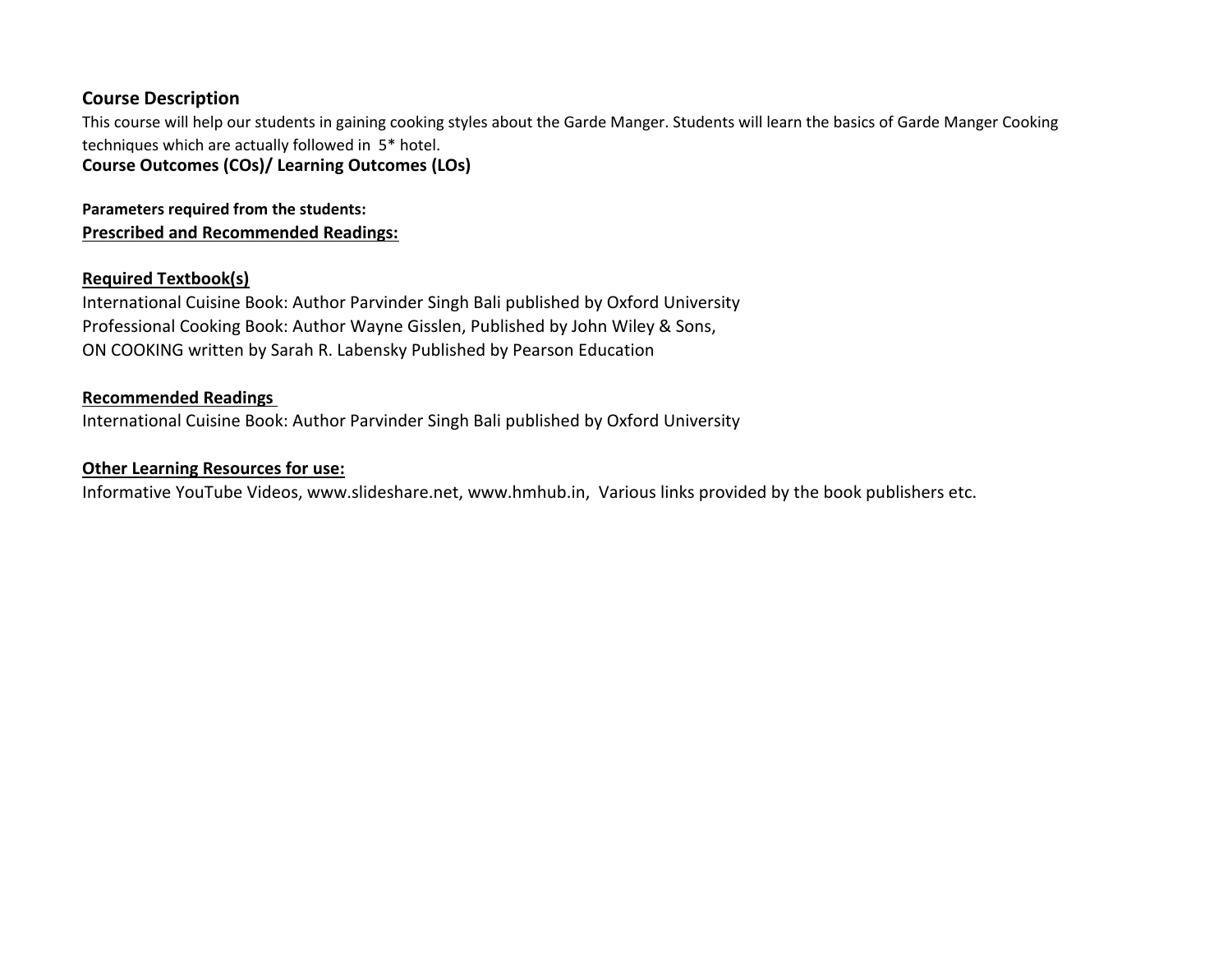|                | <b>Garde Manger Practical Topic</b>      |              |
|----------------|------------------------------------------|--------------|
| SL NOS         | <b>TOPIC</b>                             | <b>HOURS</b> |
|                | MENU-1                                   |              |
|                | Identification of various lettuce leaves |              |
|                | Preparation of various salad dressing    |              |
| $\mathbf{1}$   | French Dressing / Vinaigrette            | 4            |
|                | <b>Italian Dressing</b>                  |              |
|                | Caesar dressing                          |              |
|                | Ranch dressing                           |              |
|                | MENU-2                                   |              |
|                | <b>Tossed Salad</b>                      |              |
|                | <b>Waldorf Salad</b>                     |              |
| $\overline{2}$ | <b>Caesar Salad</b>                      | 4            |
|                | <b>Russian Salad</b>                     |              |
|                | Kachumber/Fresh Green Salad              |              |
|                | Kosambari Salad                          |              |
|                | MENU-3                                   |              |
|                | Thai beef Salad                          |              |
| 3              | Hawaiaan Salad                           | 4            |
|                | <b>Tuna Salad</b>                        |              |
|                | Nicoise Salad                            |              |
|                | MENU - 4                                 |              |
|                | (Sandwiches)                             |              |
|                | Tea Sandwiches / Finger Sandwiches       |              |
| 4              | Club Sandwich                            | 4            |
|                | Monte cristo sandwich                    |              |
|                | Wraps                                    |              |
|                | Grilled Tomato & cheese Sandwich         |              |
|                | Ham burger                               |              |
|                | MENU-5                                   |              |
|                | (Mezzeh - Assorted Arabic Starter)       |              |
|                | <b>Fattoush Salad</b>                    |              |
| 5              | Hummous                                  | 4            |
|                | Baba Ghannouj                            |              |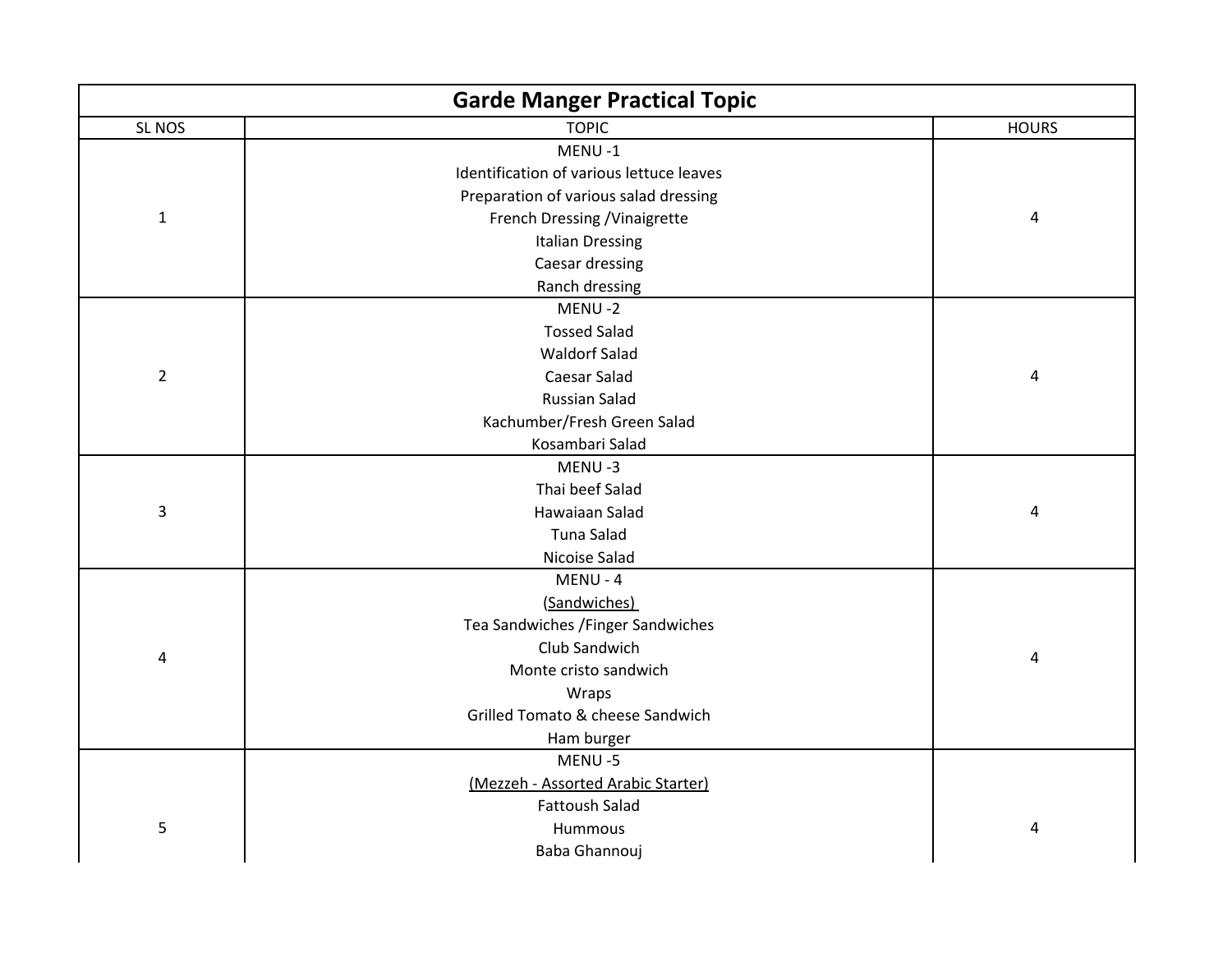|                | Tabbouleh                                           |   |
|----------------|-----------------------------------------------------|---|
|                | Pita Bread                                          |   |
|                | MENU-6                                              |   |
| 6              | Chiken liver pate                                   | 4 |
|                | Chicken / Vegetable terrine                         |   |
|                | MENU-7                                              |   |
| $\overline{7}$ | Galantine                                           | 4 |
|                | <b>Ballotine</b>                                    |   |
|                | MENU-8                                              |   |
| 8              | Mayonnaise Chaud-froid                              | 4 |
|                | Fish Chaud-froid                                    |   |
|                | Egg & Vegetable aspic                               |   |
|                | MENU - 9                                            |   |
|                | (Japanese Sushi Platter and Sashimi)                |   |
| 9              | Nigiri Zushi                                        | 4 |
|                | Nori Maki                                           |   |
|                | Salmon Sashimi                                      |   |
|                | <b>Californian Rolls</b>                            |   |
|                | <b>MENU - 10</b>                                    |   |
|                | (Different types of Canapé)                         |   |
| 10             | Rumaki (Chicken liver wrapped with bacon & grilled) | 4 |
|                | Chatpata Potato on biscuit                          |   |
|                | Green Pea & mint fritters                           |   |
|                | Shrimp cocktail on barquette                        |   |
|                | <b>MENU - 11</b>                                    |   |
|                | <b>Various Cold Soups</b>                           |   |
| 11             | Gazpacho                                            | 4 |
|                | Vichyssoise                                         |   |
|                | Borscht                                             |   |
|                | <b>MENU - 12</b>                                    |   |
| 12             | <b>Tapas</b>                                        | 4 |
|                | Open faced Sandwcihes                               |   |
| 13             | <b>MENU - 13</b>                                    | 4 |
|                | Practice                                            |   |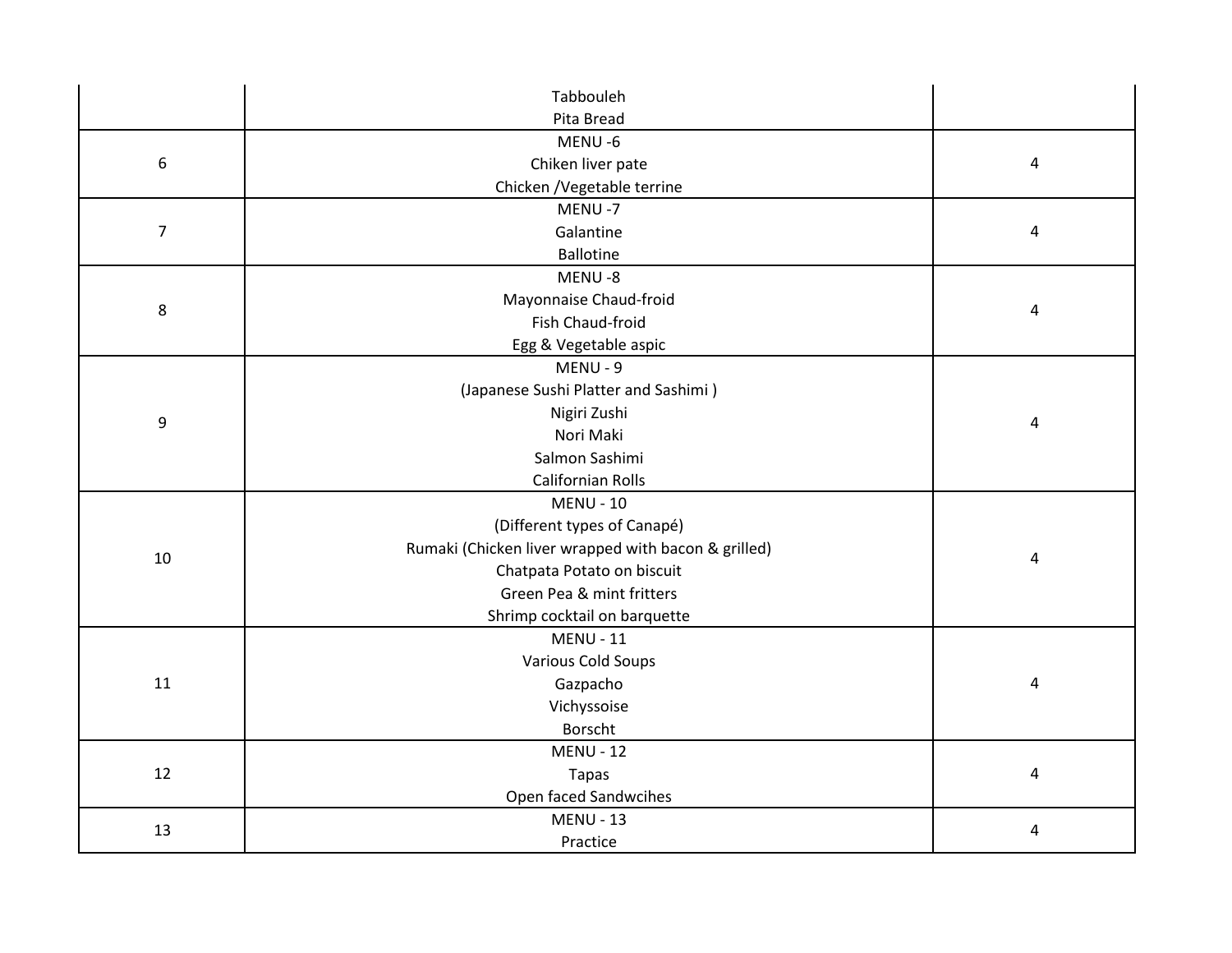| 14           | <b>MENU - 14</b> |    |
|--------------|------------------|----|
|              | Practice         |    |
| 15           | <b>MENU - 15</b> |    |
|              | Practice         |    |
| <b>TOTAL</b> |                  | 60 |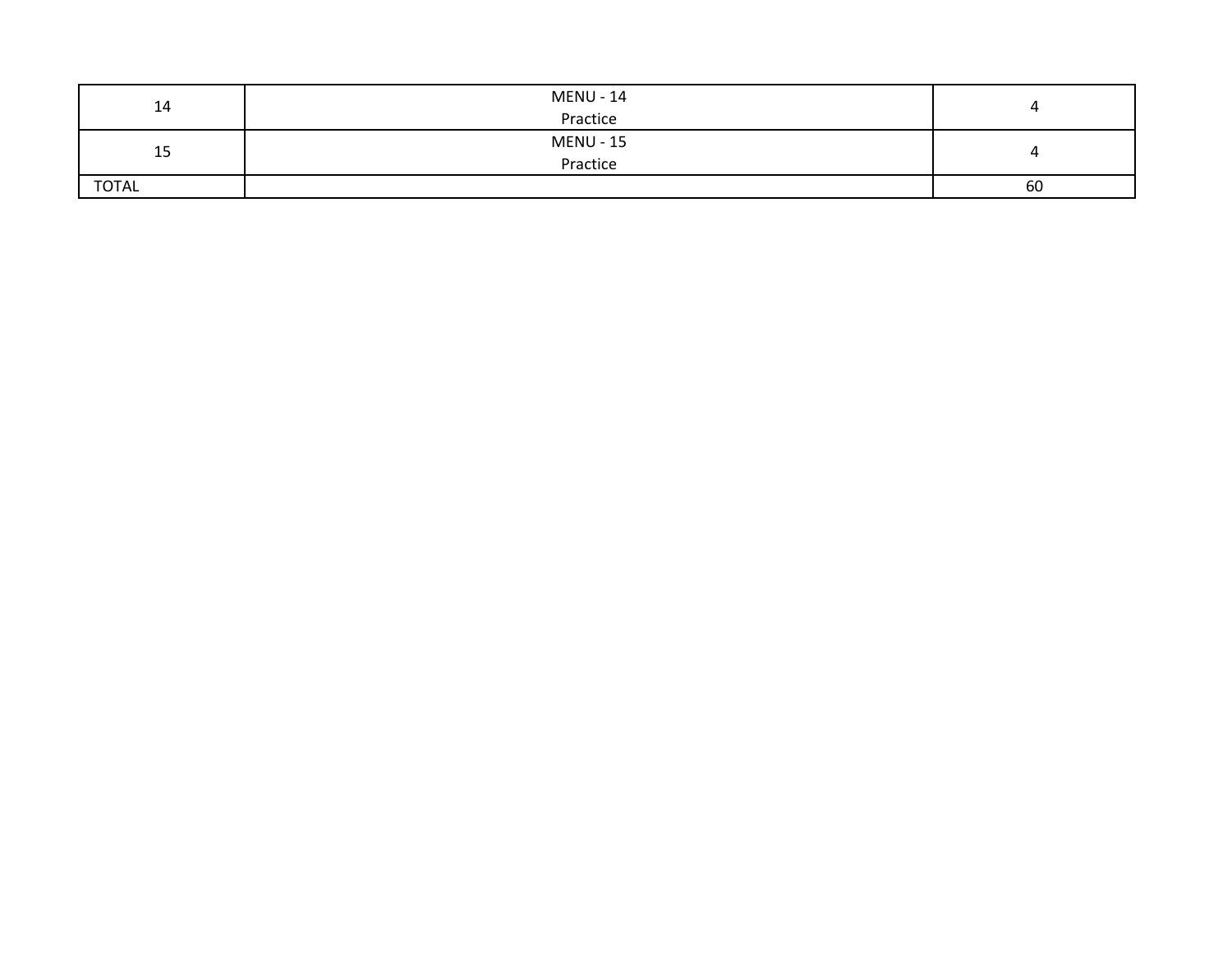|                                        |                                                                                                                                                   |             | <b>PRACTICAL MANUAL</b>  |                                         |                                                                     |                                                                             |  |
|----------------------------------------|---------------------------------------------------------------------------------------------------------------------------------------------------|-------------|--------------------------|-----------------------------------------|---------------------------------------------------------------------|-----------------------------------------------------------------------------|--|
|                                        |                                                                                                                                                   |             | <b>B.Sc Culinary Art</b> |                                         |                                                                     |                                                                             |  |
| <b>SUBJECT:</b>                        | Garde Manger - Art and Craft of                                                                                                                   |             | <b>MENU NO:</b>          | $\mathbf{1}$                            | Teacher:                                                            |                                                                             |  |
|                                        | • Identification of various<br>lettuce leaves                                                                                                     |             |                          |                                         | <b>HOURS:</b>                                                       | 3 hours 45 mins                                                             |  |
| <b>TOPIC:</b>                          | <b>Preparation of various salad</b><br>dressing<br>• French Dressing / Vinaigrette<br>• Italian Dressing<br>• Caesar dressing<br>• Ranch dressing |             | <b>SEMESTER:</b>         | 3                                       | <b>Approved By:</b>                                                 | <b>Deputy Director</b>                                                      |  |
| <b>LEARNING OUTCOME</b>                |                                                                                                                                                   |             |                          |                                         |                                                                     |                                                                             |  |
|                                        | Students are able to identify and prepare all dressings                                                                                           |             |                          |                                         |                                                                     |                                                                             |  |
|                                        | They are able to present dressings in correct maner with garnishes.                                                                               |             |                          |                                         |                                                                     |                                                                             |  |
| They are able to explain the dishes    |                                                                                                                                                   |             |                          |                                         |                                                                     |                                                                             |  |
|                                        |                                                                                                                                                   |             |                          |                                         |                                                                     |                                                                             |  |
|                                        | RESOURCES: Equipment and Utensils such as Working Table, Refrigerator, SS Bowls, Whisk etc                                                        |             |                          |                                         |                                                                     |                                                                             |  |
| <b>Video Link</b>                      | REFERENCES: 1) Professional Cooking Book: Author Wayne Gisslen, Published by John Wiley & Sons                                                    |             |                          |                                         |                                                                     |                                                                             |  |
|                                        |                                                                                                                                                   |             |                          |                                         |                                                                     |                                                                             |  |
| <b>METHODOLOGY:</b>                    |                                                                                                                                                   |             |                          |                                         |                                                                     |                                                                             |  |
|                                        | <b>PERTICULARS</b>                                                                                                                                | <b>TIME</b> |                          |                                         | <b>TASK</b>                                                         |                                                                             |  |
| <b>Hygiene &amp; Grooming Check up</b> |                                                                                                                                                   | 10 minutes  |                          |                                         |                                                                     | Students have to maintain high standard Hygiene and Grooming as per         |  |
|                                        |                                                                                                                                                   |             |                          |                                         | Instruct students about recipes, mise-en-place, cooking methodology |                                                                             |  |
| <b>Briefing</b>                        |                                                                                                                                                   | 15 minutes  |                          | Share with them some Presentation ideas |                                                                     |                                                                             |  |
|                                        |                                                                                                                                                   |             |                          |                                         |                                                                     | Groom them about Social distance and maintain inside Practical Lab          |  |
|                                        |                                                                                                                                                   |             |                          |                                         |                                                                     | Students identify various lettuce leaves under the guidance of chef Instruc |  |
|                                        |                                                                                                                                                   |             |                          |                                         |                                                                     |                                                                             |  |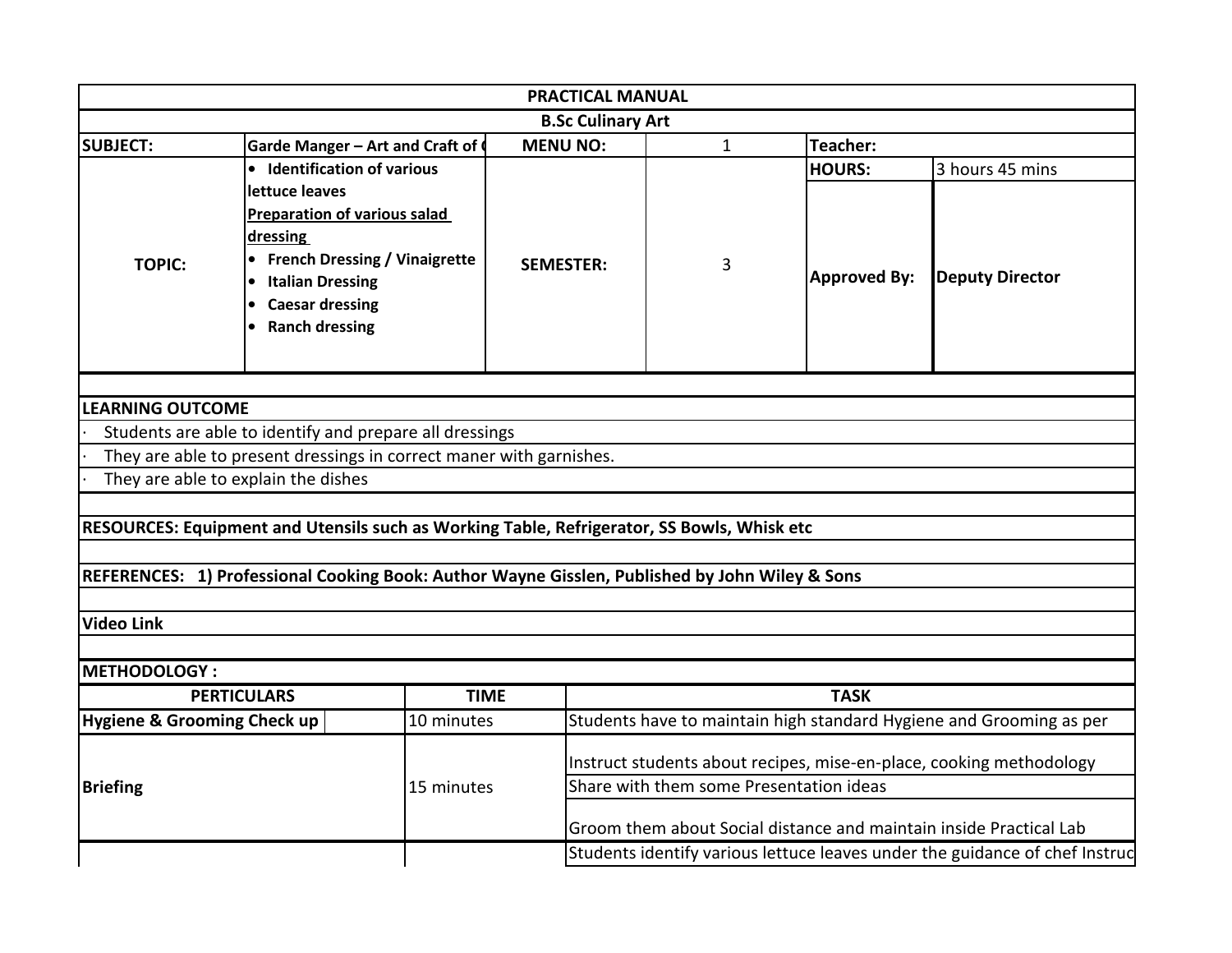| <b>Cooking</b>                                                                             | 2hr 30mins  | Prepare various salad dressing & learn to use them to prepare various sala                |  |  |  |
|--------------------------------------------------------------------------------------------|-------------|-------------------------------------------------------------------------------------------|--|--|--|
|                                                                                            |             | Serving techniques for salad dressing techniques                                          |  |  |  |
| Presentation                                                                               | 15 minutes  | Present all Food items with proper Garnish                                                |  |  |  |
| <b>Testing</b>                                                                             | 15 minutes  | Tasting will be done by Teacher & Students also to know exact character                   |  |  |  |
|                                                                                            |             | of the dish                                                                               |  |  |  |
| <b>Closing</b>                                                                             | 20 minutes  | Cleaning of all equipments                                                                |  |  |  |
|                                                                                            |             | Closing has to be done as per SOP                                                         |  |  |  |
|                                                                                            |             |                                                                                           |  |  |  |
| POSSIBLE SOURCES OF ERRORS & RECTIFICATION :                                               |             |                                                                                           |  |  |  |
| <b>POSSIBLE ERRORS</b>                                                                     |             | <b>RECTIFICATION</b>                                                                      |  |  |  |
| If the oil & vinegar mixture is not stable                                                 |             | Shake it well before serving                                                              |  |  |  |
| They are able to explain the dishes                                                        |             |                                                                                           |  |  |  |
|                                                                                            |             |                                                                                           |  |  |  |
| RESOURCES: Equipment and Utensils such as Working Table, Refrigerator, SS Bowls, Whisk etc |             |                                                                                           |  |  |  |
|                                                                                            |             |                                                                                           |  |  |  |
| <b>REFERENCES:</b>                                                                         |             | 1) Professional Cooking Book: Author Wayne Gisslen, Published by John Wiley & Sons        |  |  |  |
|                                                                                            |             | 2) ON COOKING written by Sarah R. Labensky Published by Pearson Education                 |  |  |  |
|                                                                                            |             | 3) International Cuisine Book: Author Parvinder Singh Bali published by Oxford University |  |  |  |
|                                                                                            |             |                                                                                           |  |  |  |
| <b>Video Link</b>                                                                          |             |                                                                                           |  |  |  |
| 1) Hawaiaan Salad                                                                          |             |                                                                                           |  |  |  |
| https://drive.google.com/file/d/1BENu8tvTIjRI2E9VwQOVPoaDwCmgjRNt/view?usp=sharing         |             |                                                                                           |  |  |  |
| 2) Kachumbar Salad                                                                         |             |                                                                                           |  |  |  |
| https://drive.google.com/file/d/18tuaJ7NbY_fjD-0q3aAT-UaCzNB-70yr/view?usp=sharing         |             |                                                                                           |  |  |  |
|                                                                                            |             |                                                                                           |  |  |  |
| <b>METHODOLOGY:</b>                                                                        |             |                                                                                           |  |  |  |
| <b>PERTICULARS</b>                                                                         | <b>TIME</b> | <b>TASK</b>                                                                               |  |  |  |
| <b>Hygiene &amp; Grooming Check up</b>                                                     | 10 minutes  | Students have to maintain high standard Hygiene and Grooming as per                       |  |  |  |
|                                                                                            |             | Instruct students about recipes, mise-en-place, cooking methodology                       |  |  |  |
| <b>Briefing</b>                                                                            | 15 minutes  | Share with them some Presentation ideas                                                   |  |  |  |
|                                                                                            |             |                                                                                           |  |  |  |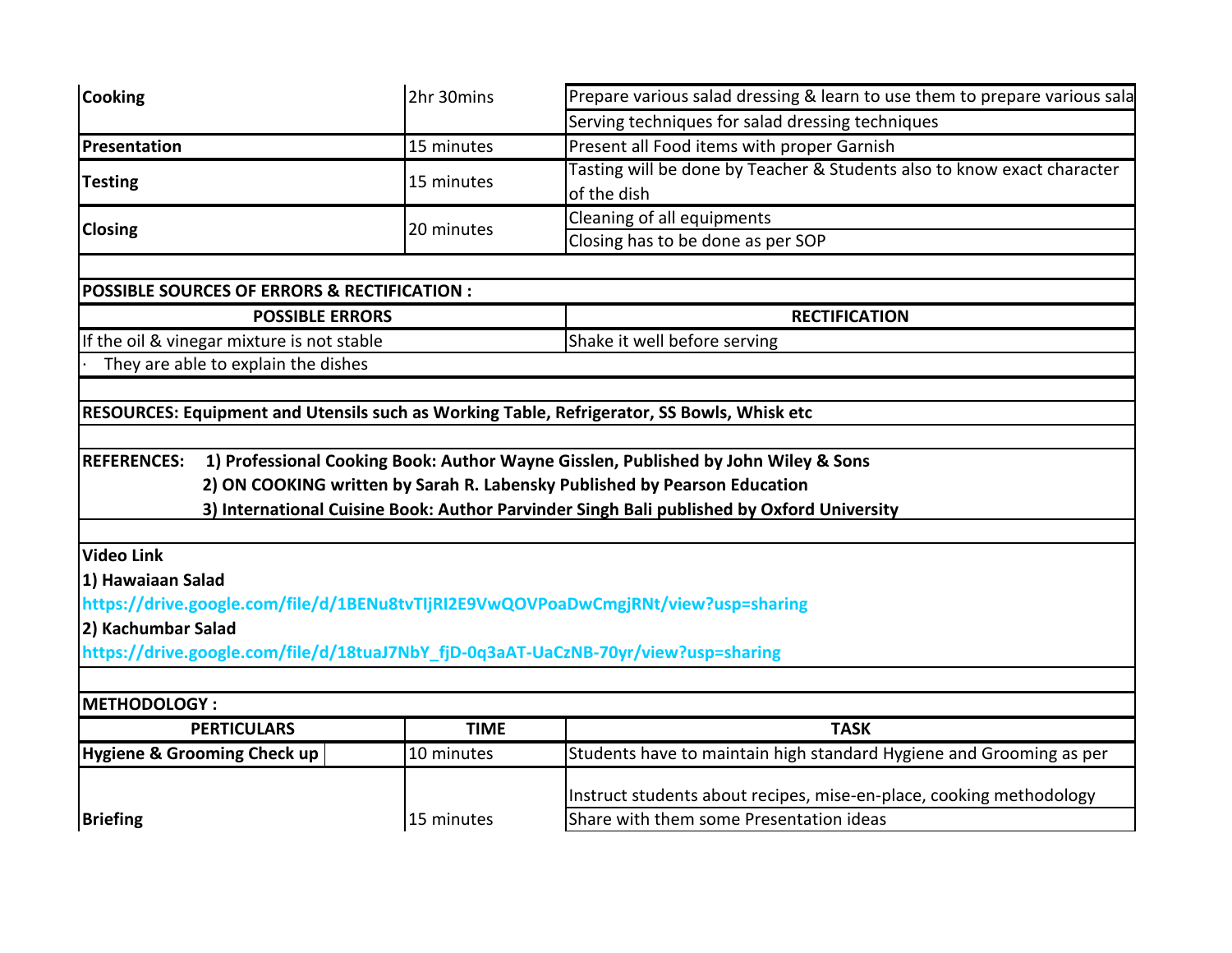|                                                        |            | Groom them about Social distance and maintain inside Practical Lab                     |  |  |
|--------------------------------------------------------|------------|----------------------------------------------------------------------------------------|--|--|
|                                                        |            | Cut vegetables neatly & keep separate;                                                 |  |  |
| <b>Cooking</b>                                         | 2hr 30mins | Prepare dressings, prepare base                                                        |  |  |
|                                                        |            | Mix the dressings with salad body. Get ready for presentation.                         |  |  |
| Presentation                                           | 15 minutes | Present all Food items with proper Garnish                                             |  |  |
| <b>Testing</b>                                         | 15 minutes | Tasting will be done by Teacher & Students also to know exact character<br>of the dish |  |  |
| <b>Closing</b>                                         | 20 minutes | Cleaning of all equipments                                                             |  |  |
|                                                        |            | Closing has to be done as per SOP                                                      |  |  |
|                                                        |            |                                                                                        |  |  |
| <b>POSSIBLE SOURCES OF ERRORS &amp; RECTIFICATION:</b> |            |                                                                                        |  |  |
| <b>POSSIBLE ERRORS</b>                                 |            | <b>RECTIFICATION</b>                                                                   |  |  |
| Salad containing oil & vinegar may release moisture    |            | Drain the liquid, add more vegetables, dressing & serve immediately                    |  |  |
| Mayonnaise may turn gray                               |            | Prepare mayonnasie in Stainless steel bowl; DO NOT USE aluminum                        |  |  |
|                                                        |            |                                                                                        |  |  |
|                                                        |            |                                                                                        |  |  |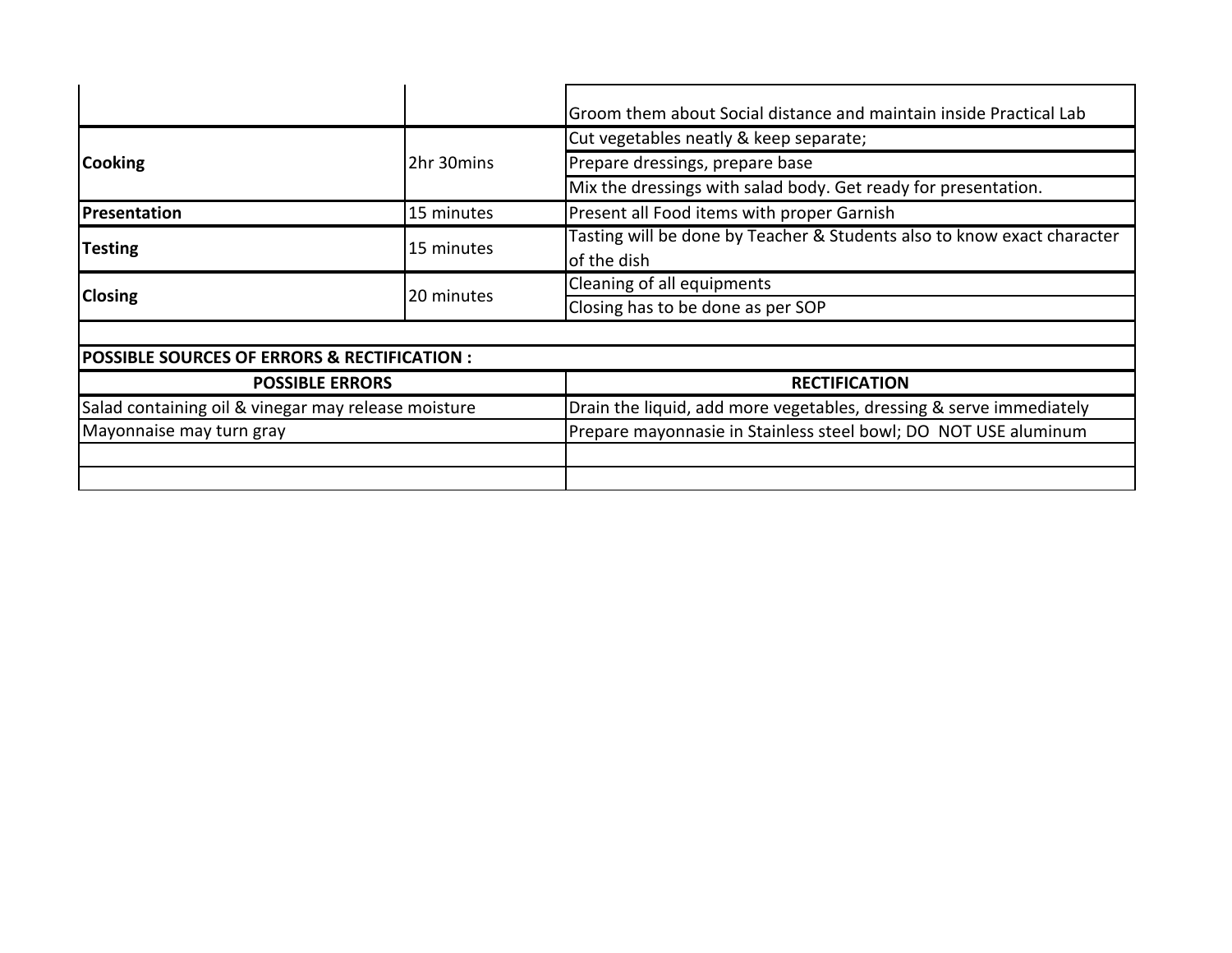|                                                               |                                                                                            | <b>PRACTICAL MANUAL</b> |                |                     |                                                                     |  |  |  |  |  |
|---------------------------------------------------------------|--------------------------------------------------------------------------------------------|-------------------------|----------------|---------------------|---------------------------------------------------------------------|--|--|--|--|--|
| <b>B.Sc Culinary Art</b>                                      |                                                                                            |                         |                |                     |                                                                     |  |  |  |  |  |
| <b>SUBJECT:</b>                                               | Garde Manger - Art and Craft of                                                            | <b>MENU NO:</b>         | $\overline{2}$ | Teacher:            |                                                                     |  |  |  |  |  |
|                                                               | <b>Tossed Salad</b>                                                                        |                         |                | <b>HOURS:</b>       | 3 hours 45 mins                                                     |  |  |  |  |  |
|                                                               | <b>Waldorf Salad</b>                                                                       |                         |                |                     |                                                                     |  |  |  |  |  |
|                                                               | <b>Caesar Salad</b>                                                                        |                         |                |                     | <b>Deputy Director</b>                                              |  |  |  |  |  |
| <b>TOPIC:</b>                                                 | <b>Russian Salad</b>                                                                       | <b>SEMESTER:</b>        | 3              | <b>Approved By:</b> |                                                                     |  |  |  |  |  |
|                                                               | Kachumber/Fresh                                                                            |                         |                |                     |                                                                     |  |  |  |  |  |
|                                                               | <b>Green Salad</b>                                                                         |                         |                |                     |                                                                     |  |  |  |  |  |
|                                                               | Kosambari Salad                                                                            |                         |                |                     |                                                                     |  |  |  |  |  |
|                                                               |                                                                                            |                         |                |                     |                                                                     |  |  |  |  |  |
| <b>LEARNING OUTCOME</b>                                       |                                                                                            |                         |                |                     |                                                                     |  |  |  |  |  |
|                                                               | Students are able to prepare 2 dishes                                                      |                         |                |                     |                                                                     |  |  |  |  |  |
|                                                               | They are able to present food in correct manner with garnishes.                            |                         |                |                     |                                                                     |  |  |  |  |  |
| They are able to explain the dishes                           |                                                                                            |                         |                |                     |                                                                     |  |  |  |  |  |
|                                                               |                                                                                            |                         |                |                     |                                                                     |  |  |  |  |  |
|                                                               | RESOURCES: Equipment and Utensils such as Working Table, Refrigerator, SS Bowls, Whisk etc |                         |                |                     |                                                                     |  |  |  |  |  |
|                                                               |                                                                                            |                         |                |                     |                                                                     |  |  |  |  |  |
| <b>REFERENCES:</b>                                            | 1) Professional Cooking Book: Author Wayne Gisslen, Published by John Wiley & Sons         |                         |                |                     |                                                                     |  |  |  |  |  |
|                                                               | 2) ON COOKING written by Sarah R. Labensky Published by Pearson Education                  |                         |                |                     |                                                                     |  |  |  |  |  |
|                                                               | 3) International Cuisine Book: Author Parvinder Singh Bali published by Oxford University  |                         |                |                     |                                                                     |  |  |  |  |  |
|                                                               |                                                                                            |                         |                |                     |                                                                     |  |  |  |  |  |
|                                                               |                                                                                            |                         |                |                     |                                                                     |  |  |  |  |  |
| <b>Video Link</b>                                             |                                                                                            |                         |                |                     |                                                                     |  |  |  |  |  |
| 1) Thai Beef Salad                                            |                                                                                            |                         |                |                     |                                                                     |  |  |  |  |  |
|                                                               | https://drive.google.com/file/d/1wBnMJkJYwZyzK7jUFy5oKmTcav3ysmp0/view?usp=sharing         |                         |                |                     |                                                                     |  |  |  |  |  |
| 2) Ranch Salad                                                |                                                                                            |                         |                |                     |                                                                     |  |  |  |  |  |
|                                                               | https://drive.google.com/file/d/1P6U5Wfaj4Mu4K0W9y9e7lqYhRTkKwK9V/view?usp=sharing         |                         |                |                     |                                                                     |  |  |  |  |  |
|                                                               |                                                                                            |                         |                |                     |                                                                     |  |  |  |  |  |
|                                                               |                                                                                            |                         |                |                     |                                                                     |  |  |  |  |  |
|                                                               | <b>PERTICULARS</b><br><b>TIME</b>                                                          |                         |                | <b>TASK</b>         |                                                                     |  |  |  |  |  |
| <b>METHODOLOGY:</b><br><b>Hygiene &amp; Grooming Check up</b> | 10 minutes                                                                                 |                         |                |                     | Students have to maintain high standard Hygiene and Grooming as per |  |  |  |  |  |
|                                                               |                                                                                            |                         |                |                     | Instruct students about recipes, mise-en-place, cooking methodology |  |  |  |  |  |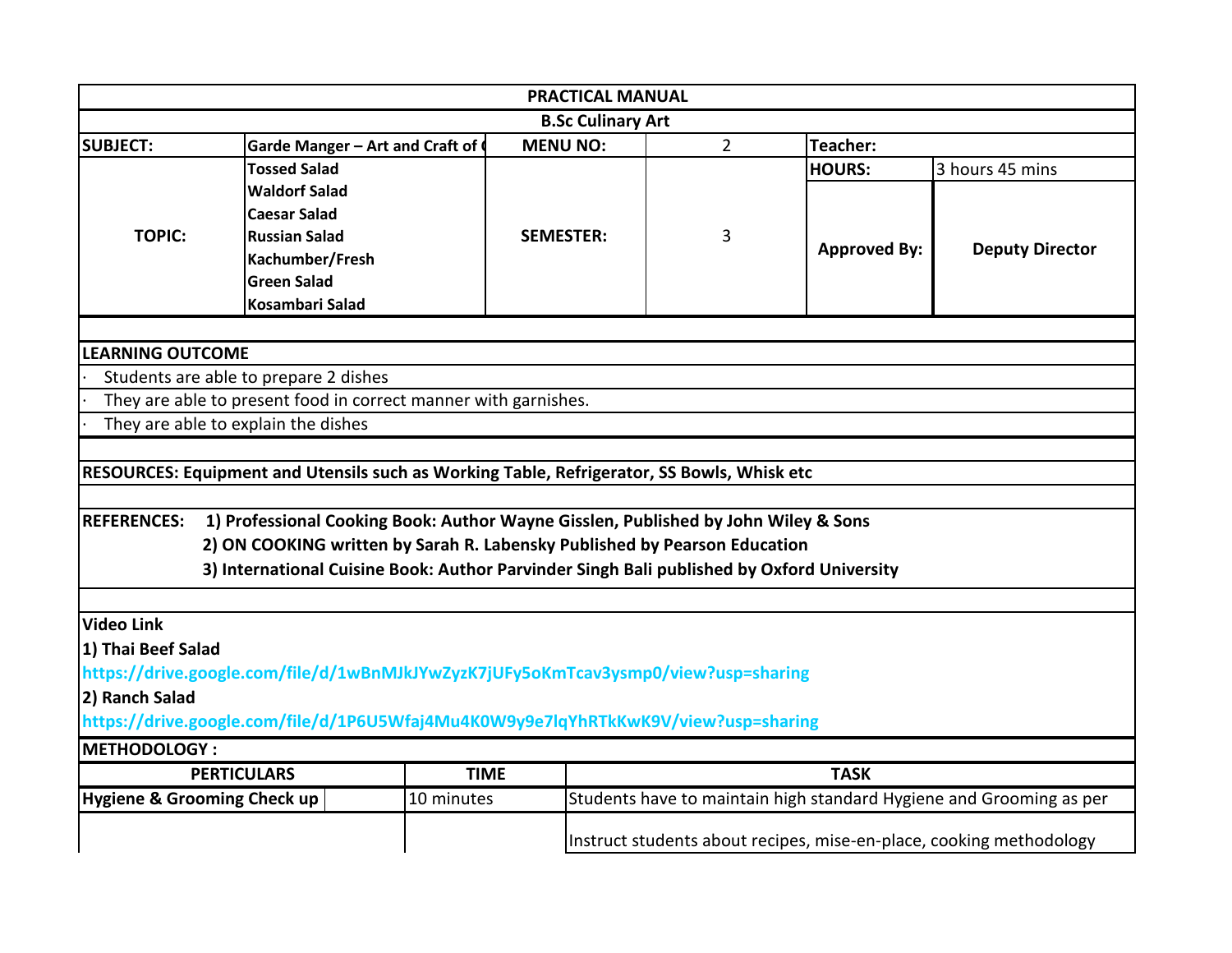|            | Groom them about Social distance and maintain inside Practical Lab                                                                       |  |  |
|------------|------------------------------------------------------------------------------------------------------------------------------------------|--|--|
|            | Cut vegetables neatly & keep separate; Soak dal in water for 1 hour,<br>Wash lettuce leaves                                              |  |  |
| 2hr 30mins | Prepare Caesar dressing, Blanch vegetables for russian salad                                                                             |  |  |
|            | Mix the dressings with salad body. Get ready for prsentation.                                                                            |  |  |
| 15 minutes | Present all Food items with proper Garnish                                                                                               |  |  |
| 15 minutes | Tasting will be done by Teacher & Students also to know exact character<br>of the dish                                                   |  |  |
| 20 minutes | Cleaning of all equipments                                                                                                               |  |  |
|            | Closing has to be done as per SOP                                                                                                        |  |  |
|            |                                                                                                                                          |  |  |
|            |                                                                                                                                          |  |  |
|            | <b>RECTIFICATION</b>                                                                                                                     |  |  |
|            | Drain the liquid, add more ingredients, dressing & serve immediately                                                                     |  |  |
|            | Prepare mayonnasie in Stainless steel bowl; DO NOT USE aluminum                                                                          |  |  |
|            | Discard the leaves, use the fresh leaves                                                                                                 |  |  |
|            | Cook meat just till the desired doneness                                                                                                 |  |  |
|            | <b>POSSIBLE SOURCES OF ERRORS &amp; RECTIFICATION :</b><br><b>POSSIBLE ERRORS</b><br>Salad containing oil & vinegar may release moisture |  |  |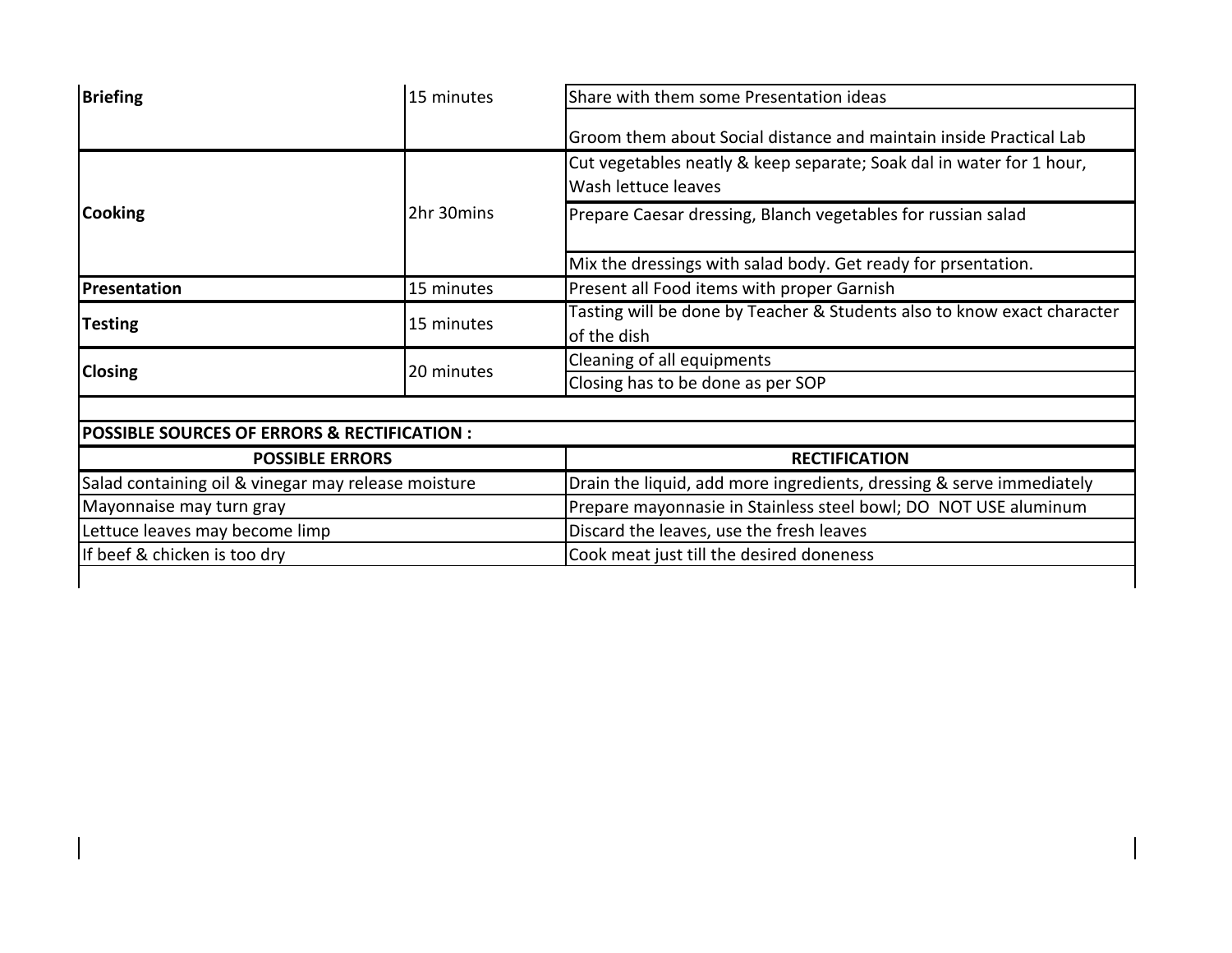|                                     | <b>PRACTICAL MANUAL</b>                                                                    |             |                          |                                                                    |                                                               |                                                                     |  |  |  |
|-------------------------------------|--------------------------------------------------------------------------------------------|-------------|--------------------------|--------------------------------------------------------------------|---------------------------------------------------------------|---------------------------------------------------------------------|--|--|--|
|                                     |                                                                                            |             | <b>B.Sc Culinary Art</b> |                                                                    |                                                               |                                                                     |  |  |  |
| <b>SUBJECT:</b>                     | Garde Manger - Art and Craft of                                                            |             | <b>MENU NO:</b>          | 3                                                                  | <b>Teacher:</b>                                               |                                                                     |  |  |  |
|                                     | MENU-3                                                                                     |             |                          |                                                                    | <b>HOURS:</b>                                                 | 3 hours 45 mins                                                     |  |  |  |
|                                     | <b>Thai beef Salad</b>                                                                     |             |                          |                                                                    |                                                               |                                                                     |  |  |  |
| <b>TOPIC:</b>                       | <b>Hawaiaan Salad</b>                                                                      |             | <b>SEMESTER:</b>         | 3                                                                  | <b>Approved By:</b>                                           | <b>Deputy Director</b>                                              |  |  |  |
|                                     | <b>Tuna Salad</b>                                                                          |             |                          |                                                                    |                                                               |                                                                     |  |  |  |
|                                     | <b>Nicoise Salad</b>                                                                       |             |                          |                                                                    |                                                               |                                                                     |  |  |  |
|                                     |                                                                                            |             |                          |                                                                    |                                                               |                                                                     |  |  |  |
| <b>LEARNING OUTCOME</b>             |                                                                                            |             |                          |                                                                    |                                                               |                                                                     |  |  |  |
|                                     | Students are able to prepare 2 dishes                                                      |             |                          |                                                                    |                                                               |                                                                     |  |  |  |
|                                     | They are able to present food in correct manner with garnishes.                            |             |                          |                                                                    |                                                               |                                                                     |  |  |  |
| They are able to explain the dishes |                                                                                            |             |                          |                                                                    |                                                               |                                                                     |  |  |  |
|                                     |                                                                                            |             |                          |                                                                    |                                                               |                                                                     |  |  |  |
|                                     | RESOURCES: Equipment and Utensils such as Working Table, Refrigerator, SS Bowls, Whisk etc |             |                          |                                                                    |                                                               |                                                                     |  |  |  |
|                                     |                                                                                            |             |                          |                                                                    |                                                               |                                                                     |  |  |  |
| <b>REFERENCES:</b>                  | 1) Professional Cooking Book: Author Wayne Gisslen, Published by John Wiley & Sons         |             |                          |                                                                    |                                                               |                                                                     |  |  |  |
|                                     | 2) ON COOKING written by Sarah R. Labensky Published by Pearson Education                  |             |                          |                                                                    |                                                               |                                                                     |  |  |  |
|                                     | 3) International Cuisine Book: Author Parvinder Singh Bali published by Oxford University  |             |                          |                                                                    |                                                               |                                                                     |  |  |  |
|                                     |                                                                                            |             |                          |                                                                    |                                                               |                                                                     |  |  |  |
| <b>Video Link</b>                   |                                                                                            |             |                          |                                                                    |                                                               |                                                                     |  |  |  |
| 1) Thai Beef Salad                  |                                                                                            |             |                          |                                                                    |                                                               |                                                                     |  |  |  |
|                                     | https://drive.google.com/file/d/1wBnMJkJYwZyzK7jUFy5oKmTcav3ysmp0/view?usp=sharing         |             |                          |                                                                    |                                                               |                                                                     |  |  |  |
| 2) Ranch Salad                      |                                                                                            |             |                          |                                                                    |                                                               |                                                                     |  |  |  |
|                                     | https://drive.google.com/file/d/1P6U5Wfaj4Mu4K0W9y9e7lqYhRTkKwK9V/view?usp=sharing         |             |                          |                                                                    |                                                               |                                                                     |  |  |  |
| <b>METHODOLOGY:</b>                 |                                                                                            |             |                          |                                                                    |                                                               |                                                                     |  |  |  |
|                                     | <b>PERTICULARS</b>                                                                         | <b>TIME</b> |                          |                                                                    | <b>TASK</b>                                                   |                                                                     |  |  |  |
| Hygiene & Grooming Check up         |                                                                                            | 10 minutes  |                          |                                                                    |                                                               | Students have to maintain high standard Hygiene and Grooming as per |  |  |  |
|                                     |                                                                                            |             |                          |                                                                    |                                                               | Instruct students about recipes, mise-en-place, cooking methodology |  |  |  |
| <b>Briefing</b>                     |                                                                                            | 15 minutes  |                          | Share with them some Presentation ideas                            |                                                               |                                                                     |  |  |  |
|                                     |                                                                                            |             |                          | Groom them about Social distance and maintain inside Practical Lab |                                                               |                                                                     |  |  |  |
|                                     |                                                                                            |             |                          |                                                                    |                                                               |                                                                     |  |  |  |
|                                     |                                                                                            |             |                          |                                                                    | Wash lettuce, cut beef, marinate & grill or roast. Keep aside |                                                                     |  |  |  |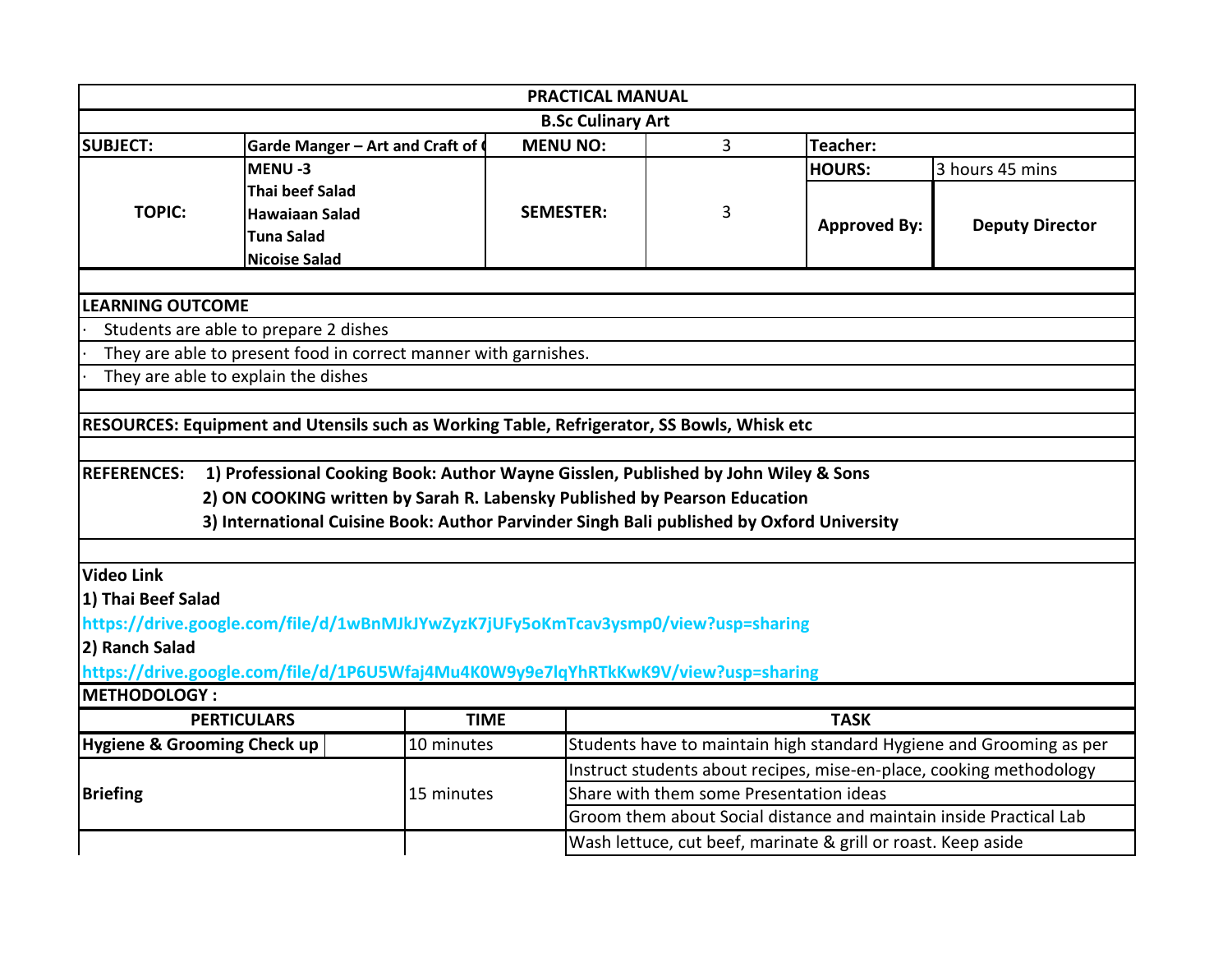| <b>Cooking</b>                                         | 2hr 30mins | Boil chicken, shred, keep aside, cut celery, prepare mayo                              |  |  |  |  |
|--------------------------------------------------------|------------|----------------------------------------------------------------------------------------|--|--|--|--|
|                                                        |            | Crumble tuna fish, Get ready for presentation                                          |  |  |  |  |
| Presentation                                           | 15 minutes | Present all Food items with proper Garnish                                             |  |  |  |  |
| <b>Testing</b>                                         | 15 minutes | Tasting will be done by Teacher & Students also to know exact character<br>of the dish |  |  |  |  |
|                                                        | 20 minutes | Cleaning of all equipments                                                             |  |  |  |  |
| <b>Closing</b>                                         |            | Closing has to be done as per SOP                                                      |  |  |  |  |
|                                                        |            |                                                                                        |  |  |  |  |
| <b>POSSIBLE SOURCES OF ERRORS &amp; RECTIFICATION:</b> |            |                                                                                        |  |  |  |  |
| <b>POSSIBLE ERRORS</b>                                 |            | <b>RECTIFICATION</b>                                                                   |  |  |  |  |
| Salad containing oil & vinegar may release moisture    |            | Drain the liquid, add more ingredients, dressing & serve immediately                   |  |  |  |  |
| Mayonnaise may turn gray                               |            | Prepare mayonnasie in Stainless steel bowl; DO NOT USE aluminum                        |  |  |  |  |
| Lettuce leaves may become limp                         |            | Discard the leaves, use the fresh leaves                                               |  |  |  |  |
| If beef & chicken is too dry                           |            | Cook meat just till the desired doneness                                               |  |  |  |  |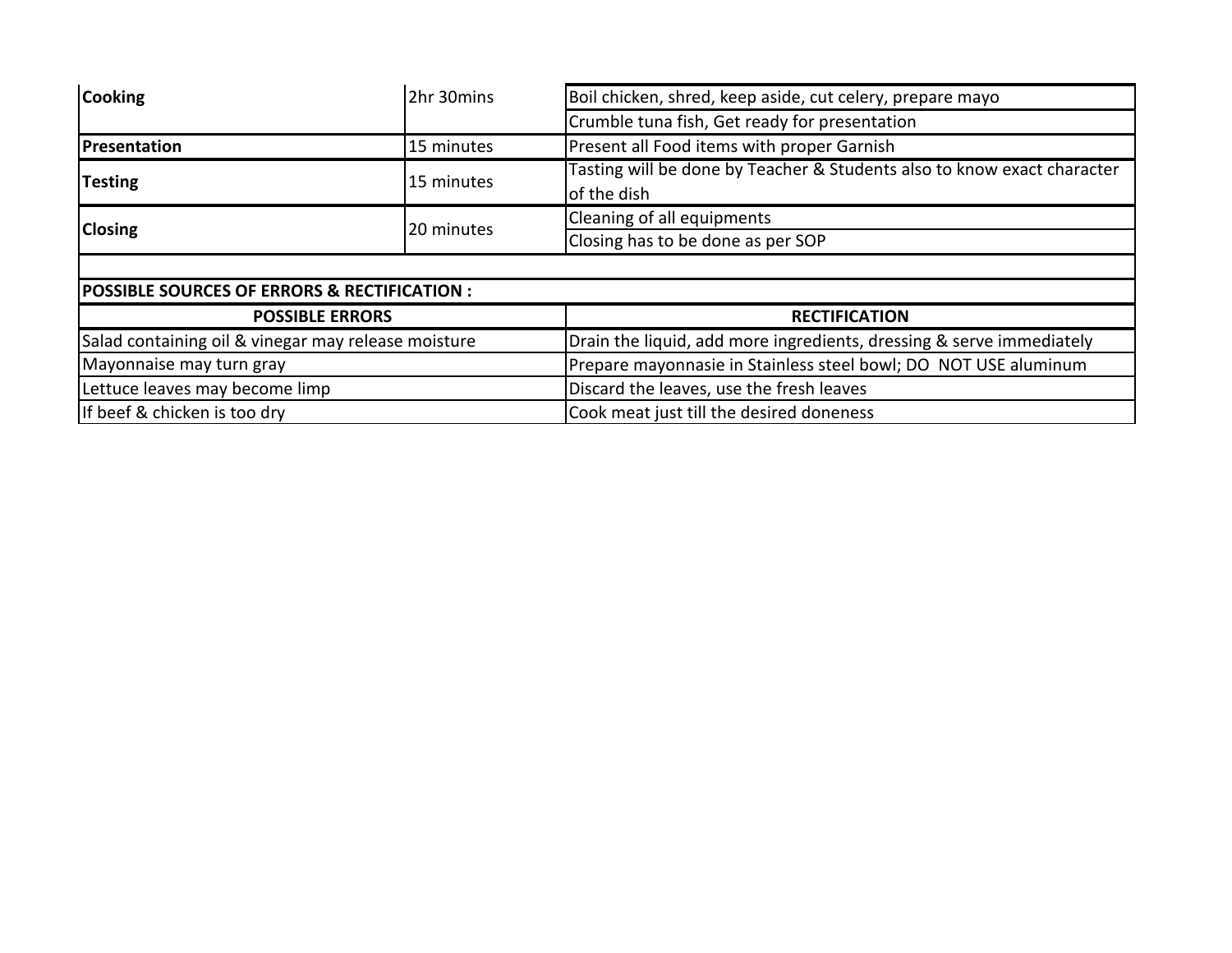| <b>PRACTICAL MANUAL</b>           |                                                                                                              |             |                  |                                         |                     |                                                                     |  |
|-----------------------------------|--------------------------------------------------------------------------------------------------------------|-------------|------------------|-----------------------------------------|---------------------|---------------------------------------------------------------------|--|
|                                   | <b>B.Sc Culinary Art</b>                                                                                     |             |                  |                                         |                     |                                                                     |  |
| <b>SUBJECT:</b>                   | <b>MENU NO:</b><br>4<br>Teacher:<br>Garde Manger - Art and Craft of                                          |             |                  |                                         |                     |                                                                     |  |
|                                   | <b>Tea Sandwiches / Finger</b>                                                                               |             |                  |                                         | <b>HOURS:</b>       | 3 hours 45 mins                                                     |  |
|                                   | <b>Sandwiches</b>                                                                                            |             |                  |                                         |                     |                                                                     |  |
|                                   | • Club Sandwich                                                                                              |             |                  |                                         |                     |                                                                     |  |
| <b>TOPIC:</b>                     | <b>Monte cristo sandwich</b>                                                                                 |             | <b>SEMESTER:</b> | 3                                       |                     |                                                                     |  |
|                                   | <b>Wraps</b>                                                                                                 |             |                  |                                         | <b>Approved By:</b> | <b>Deputy Director</b>                                              |  |
|                                   | • Grilled Tomato & cheese                                                                                    |             |                  |                                         |                     |                                                                     |  |
|                                   | <b>Sandwich</b>                                                                                              |             |                  |                                         |                     |                                                                     |  |
|                                   | • Ham burger                                                                                                 |             |                  |                                         |                     |                                                                     |  |
|                                   |                                                                                                              |             |                  |                                         |                     |                                                                     |  |
|                                   | RESOURCES: Equipment and Utensils such as Working Table, Refrigerator, SS Bowls, Whisk, Sandwich griller etc |             |                  |                                         |                     |                                                                     |  |
|                                   |                                                                                                              |             |                  |                                         |                     |                                                                     |  |
| <b>REFERENCES:</b>                | 1) Professional Cooking Book: Author Wayne Gisslen, Published by John Wiley & Sons                           |             |                  |                                         |                     |                                                                     |  |
|                                   | 2) ON COOKING written by Sarah R. Labensky Published by Pearson Education                                    |             |                  |                                         |                     |                                                                     |  |
|                                   | 3) International Cuisine Book: Author Parvinder Singh Bali published by Oxford University                    |             |                  |                                         |                     |                                                                     |  |
|                                   |                                                                                                              |             |                  |                                         |                     |                                                                     |  |
| Video Link                        |                                                                                                              |             |                  |                                         |                     |                                                                     |  |
| 1) Club Sandwich                  |                                                                                                              |             |                  |                                         |                     |                                                                     |  |
|                                   | https://drive.google.com/file/d/1Hdga0bKv4wMbh6nHFMncUpj6f8FuFjqD/view?usp=sharing                           |             |                  |                                         |                     |                                                                     |  |
| 2) Grilled Tomato Cheese Sandwich |                                                                                                              |             |                  |                                         |                     |                                                                     |  |
|                                   | https://drive.google.com/file/d/1Fmje4gaoV2AxGkiPE54yF_N1Gia-V3-z/view?usp=sharing                           |             |                  |                                         |                     |                                                                     |  |
|                                   |                                                                                                              |             |                  |                                         |                     |                                                                     |  |
| <b>LEARNING OBJECTIVES:</b>       |                                                                                                              |             |                  |                                         |                     |                                                                     |  |
| 1                                 | Students should be able to name ingredients and list down steps of each preparation as per standard recipe.  |             |                  |                                         |                     |                                                                     |  |
| $\overline{2}$                    | Students should be able to prepare each dish with perfect texture, and colour; and also be able to present   |             |                  |                                         |                     |                                                                     |  |
| <b>METHODOLOGY:</b>               |                                                                                                              |             |                  |                                         |                     |                                                                     |  |
|                                   | <b>PERTICULARS</b>                                                                                           | <b>TIME</b> |                  |                                         | <b>TASK</b>         |                                                                     |  |
| Hygiene & Grooming Check up       |                                                                                                              | 10 minutes  |                  |                                         |                     | Students have to maintain high standard Hygiene and Grooming as per |  |
|                                   |                                                                                                              |             |                  |                                         |                     | Instruct students about recipes, mise-en-place, cooking methodology |  |
| <b>Briefing</b>                   |                                                                                                              | 15 minutes  |                  | Share with them some Presentation ideas |                     |                                                                     |  |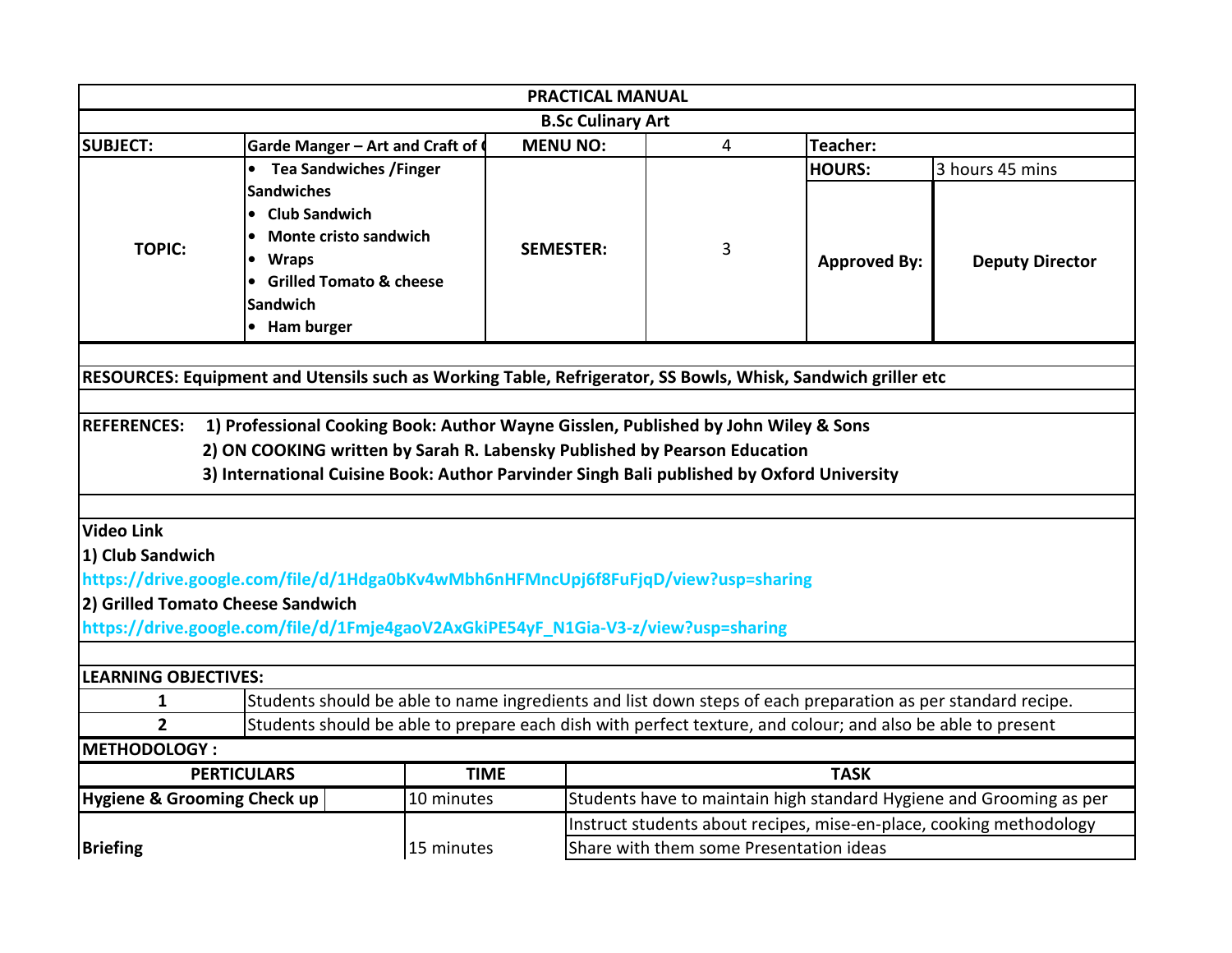|                                                        |            | Groom them about Social distance and maintain inside Practical Lab                                                                                                                                     |  |  |
|--------------------------------------------------------|------------|--------------------------------------------------------------------------------------------------------------------------------------------------------------------------------------------------------|--|--|
| <b>Cooking</b>                                         | 2hr 30mins | Prepare the sandwich filling much ahead & refrigerate; Keep softened<br>butter ready; Keep stale bread ready, keep meat patty for burger ready,<br>Heat the sandwich griller & keep ready for grilling |  |  |
| <b>Presentation</b>                                    | 15 minutes | Present all Food items with proper Garnish                                                                                                                                                             |  |  |
| <b>Testing</b>                                         | 15 minutes | Tasting will be done by Teacher & Students also to know exact character<br>of the dish                                                                                                                 |  |  |
|                                                        |            | Cleaning of all equipments                                                                                                                                                                             |  |  |
| <b>Closing</b>                                         | 20 minutes | Closing has to be done as per SOP                                                                                                                                                                      |  |  |
|                                                        |            |                                                                                                                                                                                                        |  |  |
| <b>POSSIBLE SOURCES OF ERRORS &amp; RECTIFICATION:</b> |            |                                                                                                                                                                                                        |  |  |
| <b>POSSIBLE ERRORS</b>                                 |            | <b>RECTIFICATION</b>                                                                                                                                                                                   |  |  |
| If the bread pieces are dry                            |            | Cover the bread pieces with damp cloth & refrigerate                                                                                                                                                   |  |  |
| If the filling from club sandwich falls apart          |            | Secure the filling with toothpick                                                                                                                                                                      |  |  |
|                                                        |            |                                                                                                                                                                                                        |  |  |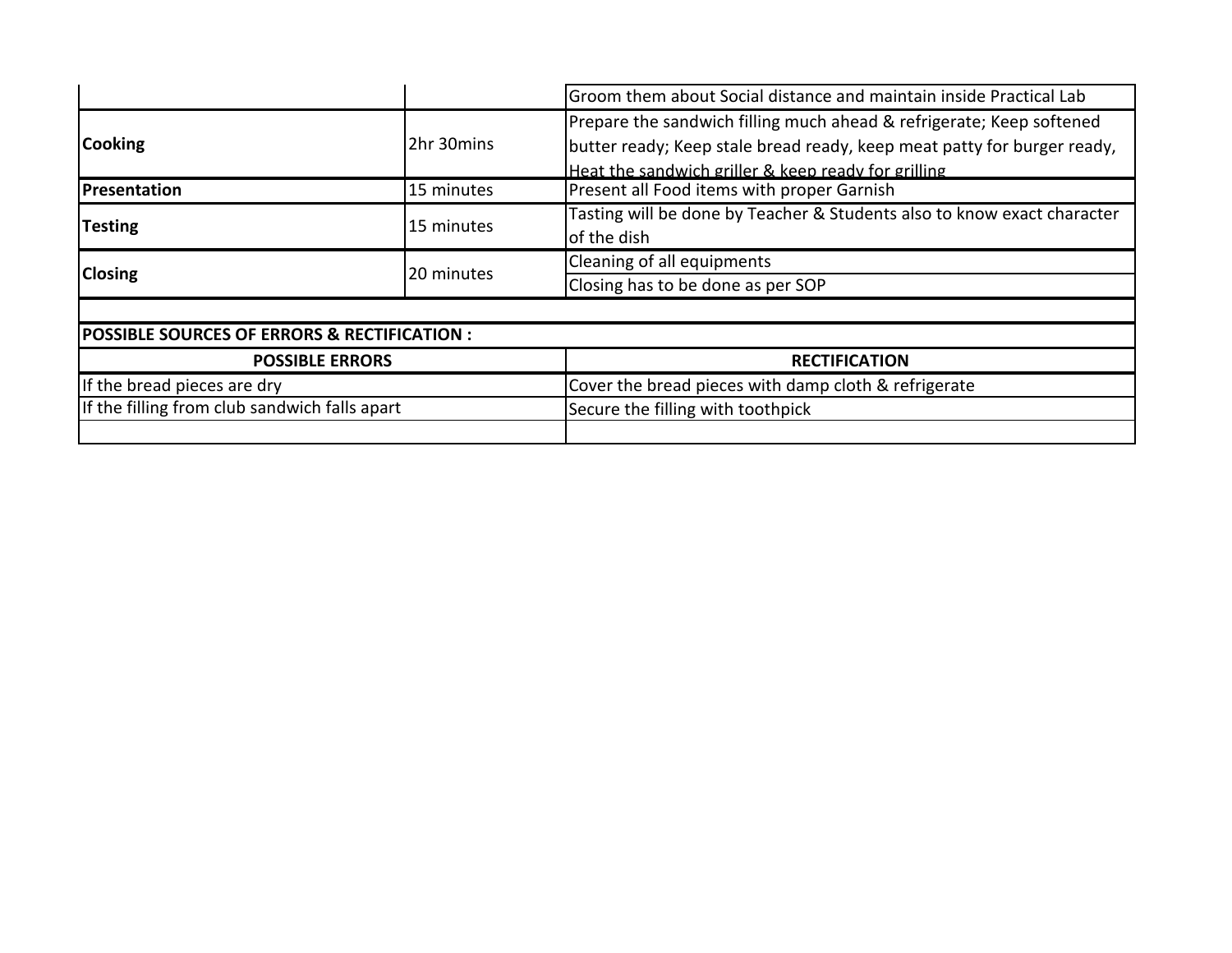|                                        |                                                                                                                        | <b>PRACTICAL MANUAL</b>  |                                         |                        |                                                                        |  |
|----------------------------------------|------------------------------------------------------------------------------------------------------------------------|--------------------------|-----------------------------------------|------------------------|------------------------------------------------------------------------|--|
|                                        |                                                                                                                        | <b>B.Sc Culinary Art</b> |                                         |                        |                                                                        |  |
| <b>SUBJECT:</b>                        | Garde Manger - Art and Craft of                                                                                        | <b>MENU NO:</b>          | 5                                       | Teacher:               |                                                                        |  |
| <b>TOPIC:</b>                          | • Fattoush Salad                                                                                                       | <b>SEMESTER:</b><br>3    |                                         | <b>HOURS:</b>          | 3 hours 45 mins                                                        |  |
|                                        | <b>Hummous</b><br>$\bullet$                                                                                            |                          | <b>Approved By:</b>                     | <b>Deputy Director</b> |                                                                        |  |
|                                        |                                                                                                                        |                          |                                         |                        |                                                                        |  |
| <b>LEARNING OUTCOME</b>                |                                                                                                                        |                          |                                         |                        |                                                                        |  |
|                                        | Students are able to prepare 2 dishes                                                                                  |                          |                                         |                        |                                                                        |  |
|                                        | They are able to present food in correct maner with garnishes.                                                         |                          |                                         |                        |                                                                        |  |
|                                        | They are able to explain the dishes                                                                                    |                          |                                         |                        |                                                                        |  |
|                                        |                                                                                                                        |                          |                                         |                        |                                                                        |  |
|                                        | RESOURCES: Equipment and Utensils such as Working Table, Refrigerator, SS Bowls, Whisk, Mixer grinder, Baking oven etc |                          |                                         |                        |                                                                        |  |
|                                        |                                                                                                                        |                          |                                         |                        |                                                                        |  |
| <b>REFERENCES:</b>                     | 1) Professional Cooking Book: Author Wayne Gisslen, Published by John Wiley & Sons                                     |                          |                                         |                        |                                                                        |  |
|                                        | 2) ON COOKING written by Sarah R. Labensky Published by Pearson Education                                              |                          |                                         |                        |                                                                        |  |
|                                        | 3) International Cuisine Book: Author Parvinder Singh Bali published by Oxford University                              |                          |                                         |                        |                                                                        |  |
|                                        |                                                                                                                        |                          |                                         |                        |                                                                        |  |
| <b>Video Link</b>                      |                                                                                                                        |                          |                                         |                        |                                                                        |  |
| <b>Fattoush Salad</b>                  |                                                                                                                        |                          |                                         |                        |                                                                        |  |
| https://youtu.be/xQqladBKjFU           |                                                                                                                        |                          |                                         |                        |                                                                        |  |
| <b>Hummous</b>                         |                                                                                                                        |                          |                                         |                        |                                                                        |  |
| https://youtu.be/BkdQOmqJuFc           |                                                                                                                        |                          |                                         |                        |                                                                        |  |
|                                        |                                                                                                                        |                          |                                         |                        |                                                                        |  |
| <b>METHODOLOGY:</b>                    |                                                                                                                        |                          |                                         |                        |                                                                        |  |
|                                        | <b>PERTICULARS</b>                                                                                                     | <b>TIME</b>              |                                         | <b>TASK</b>            |                                                                        |  |
| <b>Hygiene &amp; Grooming Check up</b> | 10 minutes                                                                                                             |                          |                                         |                        | Students have to maintain high standard Hygiene and Grooming as per    |  |
|                                        |                                                                                                                        |                          |                                         |                        | Instruct students about recipes, mise-en-place, cooking methodology    |  |
| <b>Briefing</b>                        | 15 minutes                                                                                                             |                          | Share with them some Presentation ideas |                        |                                                                        |  |
|                                        |                                                                                                                        |                          |                                         |                        | Groom them about Social distance and maintain inside Practical Lab     |  |
|                                        |                                                                                                                        |                          |                                         |                        | Cut vegetables neatly for fattoush salad Keep the dressing separate.   |  |
| <b>Cooking</b>                         | 2hr 30mins                                                                                                             |                          |                                         |                        | Boil chickpeas for Hummus, grind, add tahini, lemon juice, keep aside. |  |
|                                        |                                                                                                                        |                          |                                         |                        | Roast aubergine for babaganouz, peel & mash. Add tahini, mix well &    |  |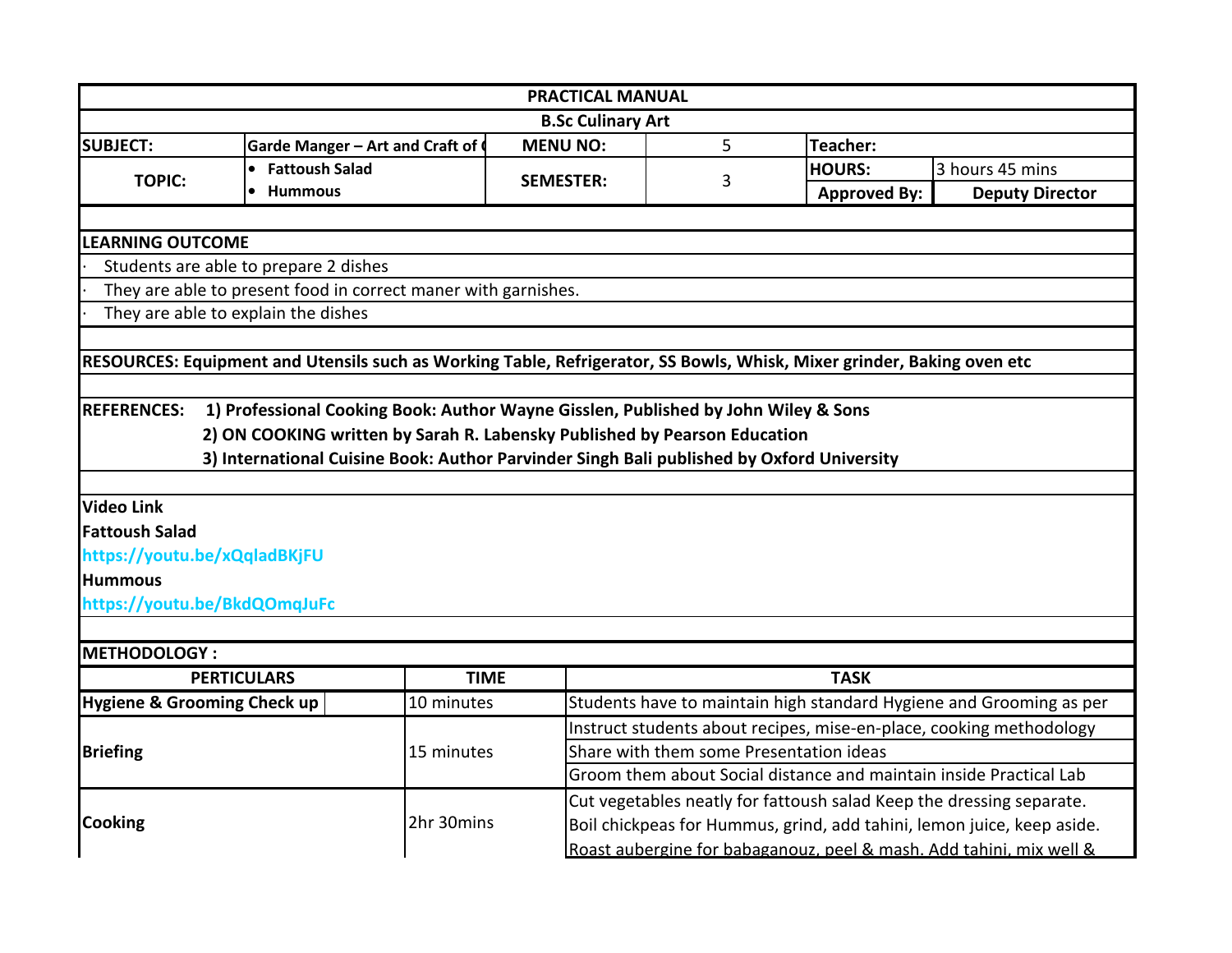| Presentation                                 | 15 minutes             | Present all Food items with proper Garnish                              |  |  |
|----------------------------------------------|------------------------|-------------------------------------------------------------------------|--|--|
| <b>Testing</b>                               | 15 minutes             | Tasting will be done by Teacher & Students also to know exact character |  |  |
|                                              |                        | of the dish                                                             |  |  |
| <b>Closing</b>                               | 20 minutes             | Cleaning of all equipments                                              |  |  |
|                                              |                        | Closing has to be done as per SOP                                       |  |  |
|                                              |                        |                                                                         |  |  |
| POSSIBLE SOURCES OF ERRORS & RECTIFICATION : |                        |                                                                         |  |  |
|                                              | <b>POSSIBLE ERRORS</b> | <b>RECTIFICATION</b>                                                    |  |  |
| If the fattoush salad release moisture       |                        | Drain the liquid, add more vegetables, dressing & refrigerate           |  |  |
| If the hammous is dry                        |                        | Mix the hammous very well with spoon                                    |  |  |
| If the hammopus is too sour in taste         |                        | Add more chick peas paste, add more tahini & olive oil; mix well        |  |  |
|                                              |                        |                                                                         |  |  |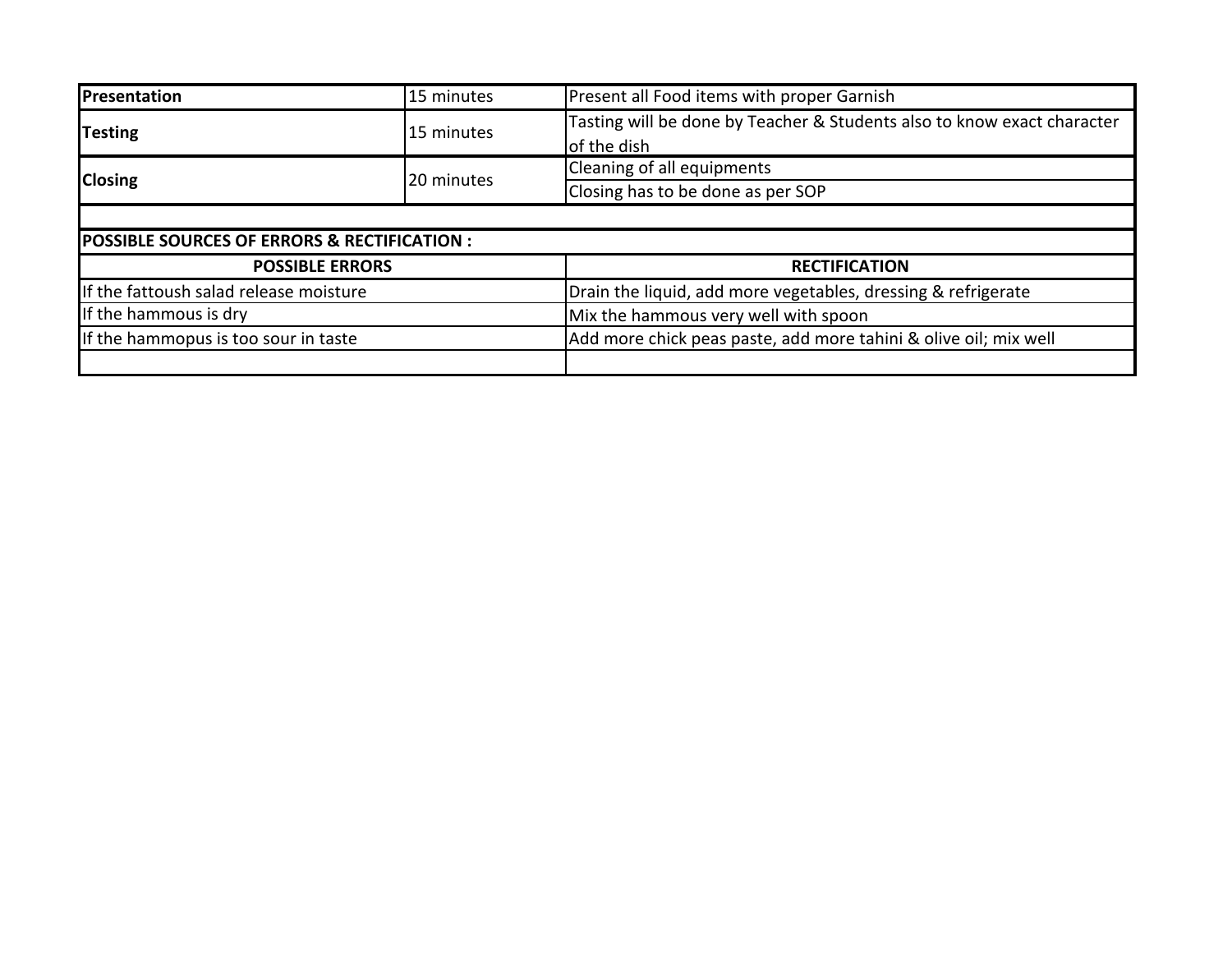|                                                                                                           |                                                                                           | <b>PRACTICAL MANUAL</b>  |                                         |                                                                        |                                                                         |  |  |
|-----------------------------------------------------------------------------------------------------------|-------------------------------------------------------------------------------------------|--------------------------|-----------------------------------------|------------------------------------------------------------------------|-------------------------------------------------------------------------|--|--|
|                                                                                                           |                                                                                           | <b>B.Sc Culinary Art</b> |                                         |                                                                        |                                                                         |  |  |
| <b>SUBJECT:</b>                                                                                           | Garde Manger - Art and Craft of                                                           | <b>MENU NO:</b>          | 6                                       | Teacher:                                                               |                                                                         |  |  |
| Chiken liver pate<br>$\bullet$<br><b>TOPIC:</b>                                                           |                                                                                           | <b>SEMESTER:</b>         | 3                                       | <b>HOURS:</b>                                                          | 3 hours 45 mins                                                         |  |  |
|                                                                                                           | <b>Chicken / Vegetable terrine</b>                                                        |                          |                                         | <b>Approved By:</b>                                                    | <b>Deputy Director</b>                                                  |  |  |
|                                                                                                           |                                                                                           |                          |                                         |                                                                        |                                                                         |  |  |
| <b>LEARNING OUTCOME</b>                                                                                   |                                                                                           |                          |                                         |                                                                        |                                                                         |  |  |
| Students are able to prepare 2 dishes                                                                     |                                                                                           |                          |                                         |                                                                        |                                                                         |  |  |
| They are able to present food in correct maner with garnishes.                                            |                                                                                           |                          |                                         |                                                                        |                                                                         |  |  |
| They are able to explain the dishes                                                                       |                                                                                           |                          |                                         |                                                                        |                                                                         |  |  |
|                                                                                                           |                                                                                           |                          |                                         |                                                                        |                                                                         |  |  |
| RESOURCES: Equipment and Utensils such as Working Table, Refrigerator, SS Bowls, Whisk, Mixer grinder etc |                                                                                           |                          |                                         |                                                                        |                                                                         |  |  |
|                                                                                                           |                                                                                           |                          |                                         |                                                                        |                                                                         |  |  |
| <b>REFERENCES:</b>                                                                                        | 1) Professional Cooking Book: Author Wayne Gisslen, Published by John Wiley & Sons        |                          |                                         |                                                                        |                                                                         |  |  |
|                                                                                                           | 2) ON COOKING written by Sarah R. Labensky Published by Pearson Education                 |                          |                                         |                                                                        |                                                                         |  |  |
|                                                                                                           | 3) International Cuisine Book: Author Parvinder Singh Bali published by Oxford University |                          |                                         |                                                                        |                                                                         |  |  |
|                                                                                                           |                                                                                           |                          |                                         |                                                                        |                                                                         |  |  |
| <b>Video Link</b>                                                                                         |                                                                                           |                          |                                         |                                                                        |                                                                         |  |  |
| <b>Chicken Liver Pate</b>                                                                                 |                                                                                           |                          |                                         |                                                                        |                                                                         |  |  |
| https://youtu.be/lhbp9obkrPM                                                                              |                                                                                           |                          |                                         |                                                                        |                                                                         |  |  |
| <b>METHODOLOGY:</b>                                                                                       |                                                                                           |                          |                                         |                                                                        |                                                                         |  |  |
| <b>PERTICULARS</b>                                                                                        | <b>TIME</b>                                                                               |                          |                                         | <b>TASK</b>                                                            |                                                                         |  |  |
| Hygiene & Grooming Check up                                                                               | 10 minutes                                                                                |                          |                                         |                                                                        | Students have to maintain high standard Hygiene and Grooming as per     |  |  |
|                                                                                                           |                                                                                           |                          |                                         |                                                                        | Instruct students about recipes, mise-en-place, cooking methodology     |  |  |
| <b>Briefing</b>                                                                                           | 15 minutes                                                                                |                          | Share with them some Presentation ideas |                                                                        |                                                                         |  |  |
|                                                                                                           |                                                                                           |                          |                                         | Groom them about Social distance and maintain inside Practical Lab     |                                                                         |  |  |
|                                                                                                           |                                                                                           |                          |                                         |                                                                        | • Process chicken liver into a smooth paste; add cubes of solid butter; |  |  |
| <b>Cooking</b>                                                                                            | 2hr 30mins                                                                                |                          | mix well & refrigerate.                 |                                                                        |                                                                         |  |  |
|                                                                                                           |                                                                                           |                          |                                         | • Place all the ingredients for chicken terrine in terrine mold & bake |                                                                         |  |  |
| Presentation                                                                                              | 15 minutes                                                                                |                          |                                         |                                                                        |                                                                         |  |  |
|                                                                                                           |                                                                                           |                          |                                         | Present all Food items with proper Garnish                             |                                                                         |  |  |
| <b>Testing</b>                                                                                            | 15 minutes                                                                                |                          |                                         |                                                                        | Tasting will be done by Teacher & Students also to know exact character |  |  |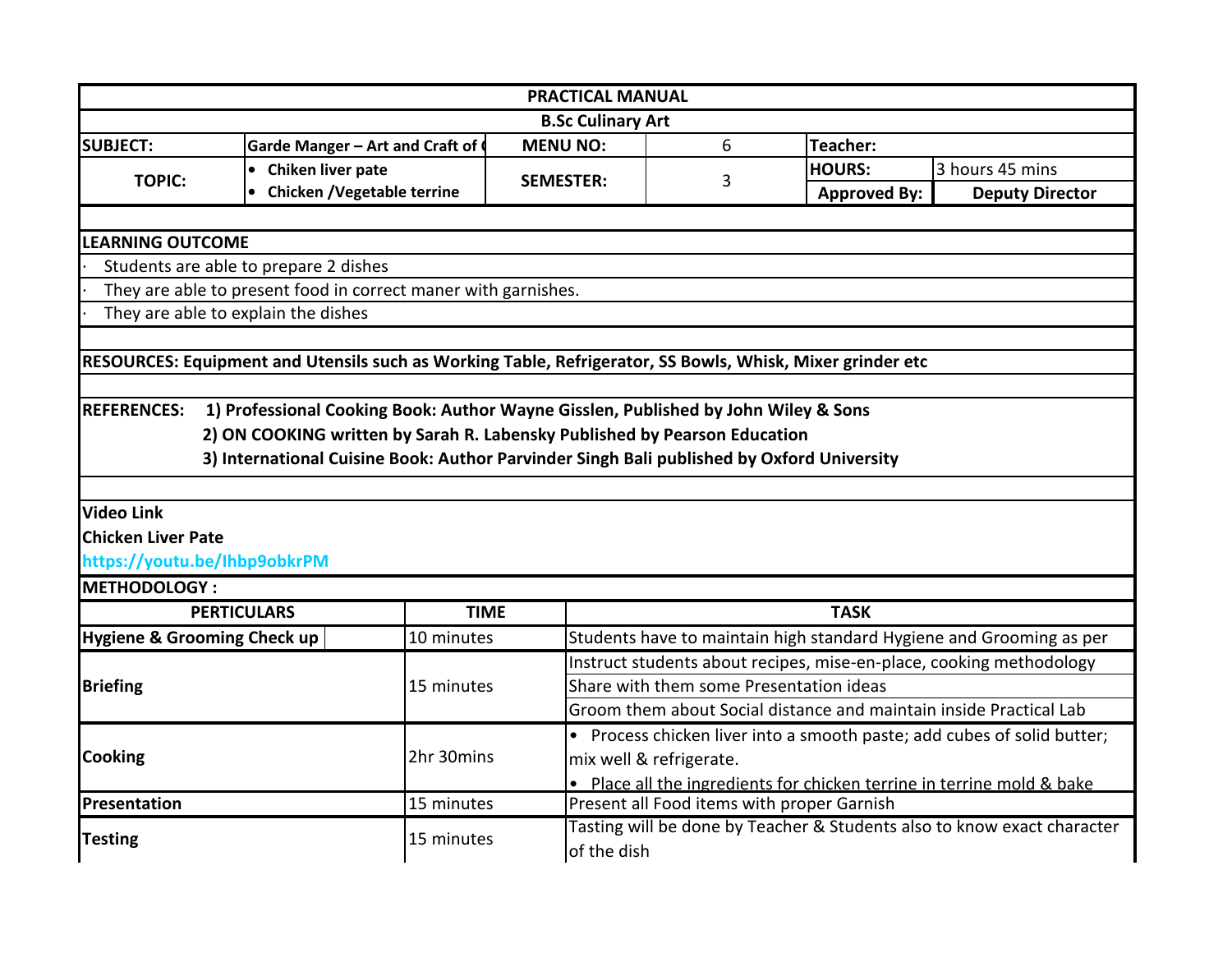| <b>Closing</b>                                         | 20 minutes | Cleaning of all equipments                    |  |  |
|--------------------------------------------------------|------------|-----------------------------------------------|--|--|
|                                                        |            | Closing has to be done as per SOP             |  |  |
|                                                        |            |                                               |  |  |
| <b>POSSIBLE SOURCES OF ERRORS &amp; RECTIFICATION:</b> |            |                                               |  |  |
| <b>POSSIBLE ERRORS</b>                                 |            | <b>RECTIFICATION</b>                          |  |  |
| If the layers of terrine starts falling                |            | Need to prepare the terrine mixture smoother. |  |  |
|                                                        |            |                                               |  |  |
|                                                        |            |                                               |  |  |
|                                                        |            |                                               |  |  |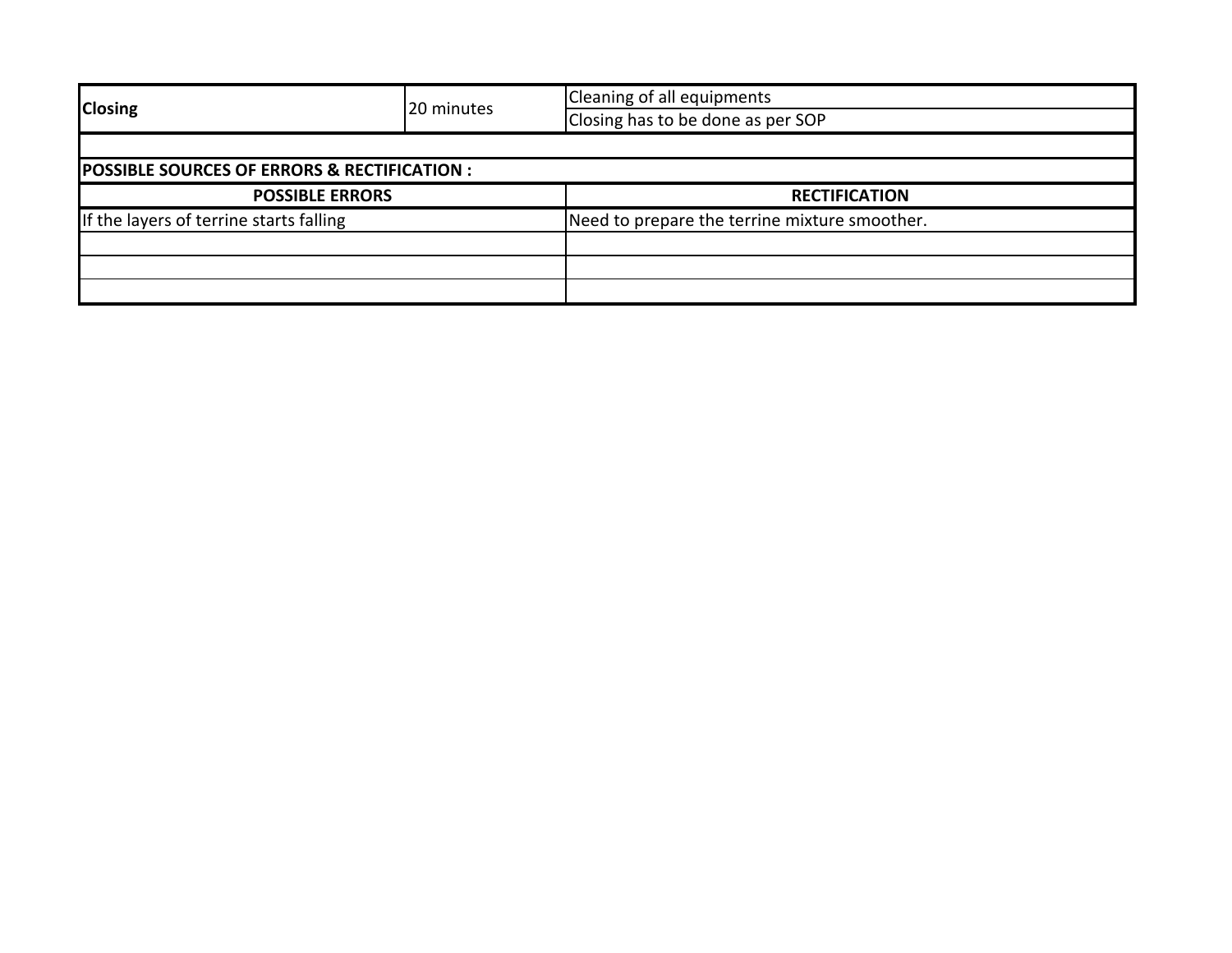|                                     |                                                                                                           | <b>PRACTICAL MANUAL</b> |                                            |                     |                                                                         |  |  |
|-------------------------------------|-----------------------------------------------------------------------------------------------------------|-------------------------|--------------------------------------------|---------------------|-------------------------------------------------------------------------|--|--|
| <b>B.Sc Culinary Art</b>            |                                                                                                           |                         |                                            |                     |                                                                         |  |  |
| <b>SUBJECT:</b>                     | Garde Manger - Art and Craft of                                                                           | <b>MENU NO:</b>         | $\overline{7}$                             | Teacher:            |                                                                         |  |  |
| <b>TOPIC:</b>                       | • Galantine                                                                                               | <b>SEMESTER:</b>        | 3                                          | <b>HOURS:</b>       | 3 hours 45 mins                                                         |  |  |
|                                     | <b>Ballotine</b><br>$\bullet$                                                                             |                         |                                            | <b>Approved By:</b> | <b>Deputy Director</b>                                                  |  |  |
|                                     |                                                                                                           |                         |                                            |                     |                                                                         |  |  |
| <b>LEARNING OUTCOME</b>             |                                                                                                           |                         |                                            |                     |                                                                         |  |  |
|                                     | Students are able to prepare 2 dishes                                                                     |                         |                                            |                     |                                                                         |  |  |
|                                     | They are able to present food in correct maner with garnishes.                                            |                         |                                            |                     |                                                                         |  |  |
| They are able to explain the dishes |                                                                                                           |                         |                                            |                     |                                                                         |  |  |
|                                     |                                                                                                           |                         |                                            |                     |                                                                         |  |  |
|                                     | RESOURCES: Equipment and Utensils such as Working Table, Refrigerator, SS Bowls, Whisk, Mixer grinder etc |                         |                                            |                     |                                                                         |  |  |
|                                     |                                                                                                           |                         |                                            |                     |                                                                         |  |  |
| <b>REFERENCES:</b>                  | 1) Professional Cooking Book: Author Wayne Gisslen, Published by John Wiley & Sons                        |                         |                                            |                     |                                                                         |  |  |
|                                     | 2) ON COOKING written by Sarah R. Labensky Published by Pearson Education                                 |                         |                                            |                     |                                                                         |  |  |
|                                     | 3) International Cuisine Book: Author Parvinder Singh Bali published by Oxford University                 |                         |                                            |                     |                                                                         |  |  |
|                                     |                                                                                                           |                         |                                            |                     |                                                                         |  |  |
| <b>Video Link</b>                   |                                                                                                           |                         |                                            |                     |                                                                         |  |  |
|                                     |                                                                                                           |                         |                                            |                     |                                                                         |  |  |
| <b>Chicken Galantine</b>            |                                                                                                           |                         |                                            |                     |                                                                         |  |  |
|                                     | https://drive.google.com/file/d/1LqzFACk7apAMA7wXvZ17r_wm-Y5MKNXC/view?usp=sharing                        |                         |                                            |                     |                                                                         |  |  |
| <b>METHODOLOGY:</b>                 |                                                                                                           |                         |                                            |                     |                                                                         |  |  |
| <b>PERTICULARS</b>                  |                                                                                                           | <b>TIME</b>             |                                            | <b>TASK</b>         |                                                                         |  |  |
| Hygiene & Grooming Check up         | 10 minutes                                                                                                |                         |                                            |                     | Students have to maintain high standard Hygiene and Grooming as per     |  |  |
|                                     |                                                                                                           |                         |                                            |                     | Instruct students about recipes, mise-en-place, cooking methodology     |  |  |
| <b>Briefing</b>                     | 15 minutes                                                                                                |                         | Share with them some Presentation ideas    |                     |                                                                         |  |  |
|                                     |                                                                                                           |                         |                                            |                     | Groom them about Social distance and maintain inside Practical Lab      |  |  |
|                                     |                                                                                                           |                         |                                            |                     | • Cut & debone chicken; stuff the deboned chicken with forcemeat,       |  |  |
| Cooking                             | 2hr 30mins                                                                                                |                         |                                            |                     | wrap with aluminum foil & steam. Allow to chill for 6-8 hours before    |  |  |
|                                     |                                                                                                           | slicing.                |                                            |                     |                                                                         |  |  |
| Presentation                        | 15 minutes                                                                                                |                         | Present all Food items with proper Garnish |                     |                                                                         |  |  |
| <b>Testing</b>                      | 15 minutes                                                                                                |                         |                                            |                     | Tasting will be done by Teacher & Students also to know exact character |  |  |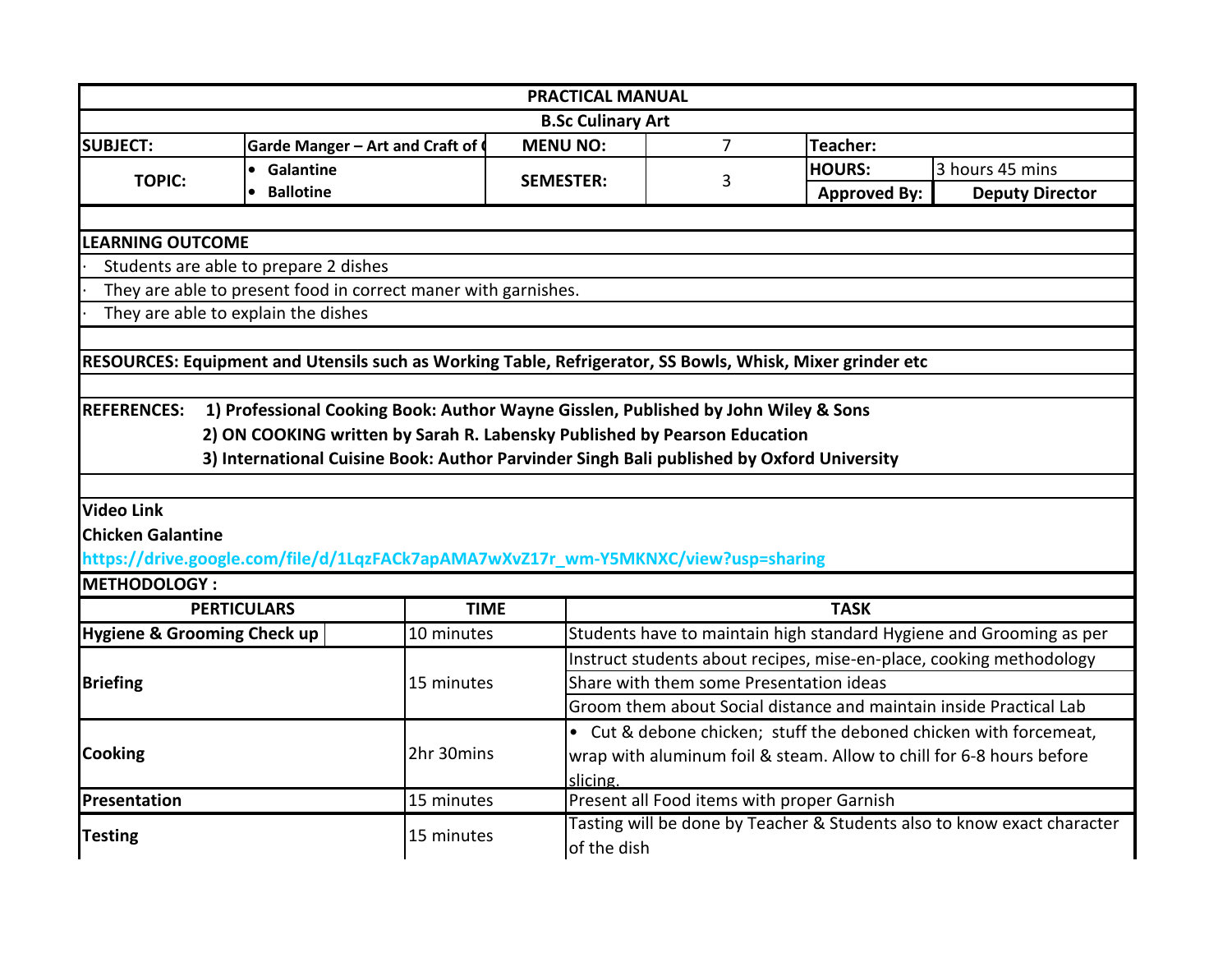|                                                        | 20 minutes | Cleaning of all equipments                                              |  |  |
|--------------------------------------------------------|------------|-------------------------------------------------------------------------|--|--|
| <b>Closing</b>                                         |            | Closing has to be done as per SOP                                       |  |  |
|                                                        |            |                                                                         |  |  |
| <b>POSSIBLE SOURCES OF ERRORS &amp; RECTIFICATION:</b> |            |                                                                         |  |  |
| <b>POSSIBLE ERRORS</b>                                 |            | <b>RECTIFICATION</b>                                                    |  |  |
| If the galantine is too dry from insde                 |            | Cool the chicken after removing from oven by putting into chilled water |  |  |
| If the ballotine is too dry from insde                 |            | Cook te chicken till desired doneness                                   |  |  |
|                                                        |            |                                                                         |  |  |
|                                                        |            |                                                                         |  |  |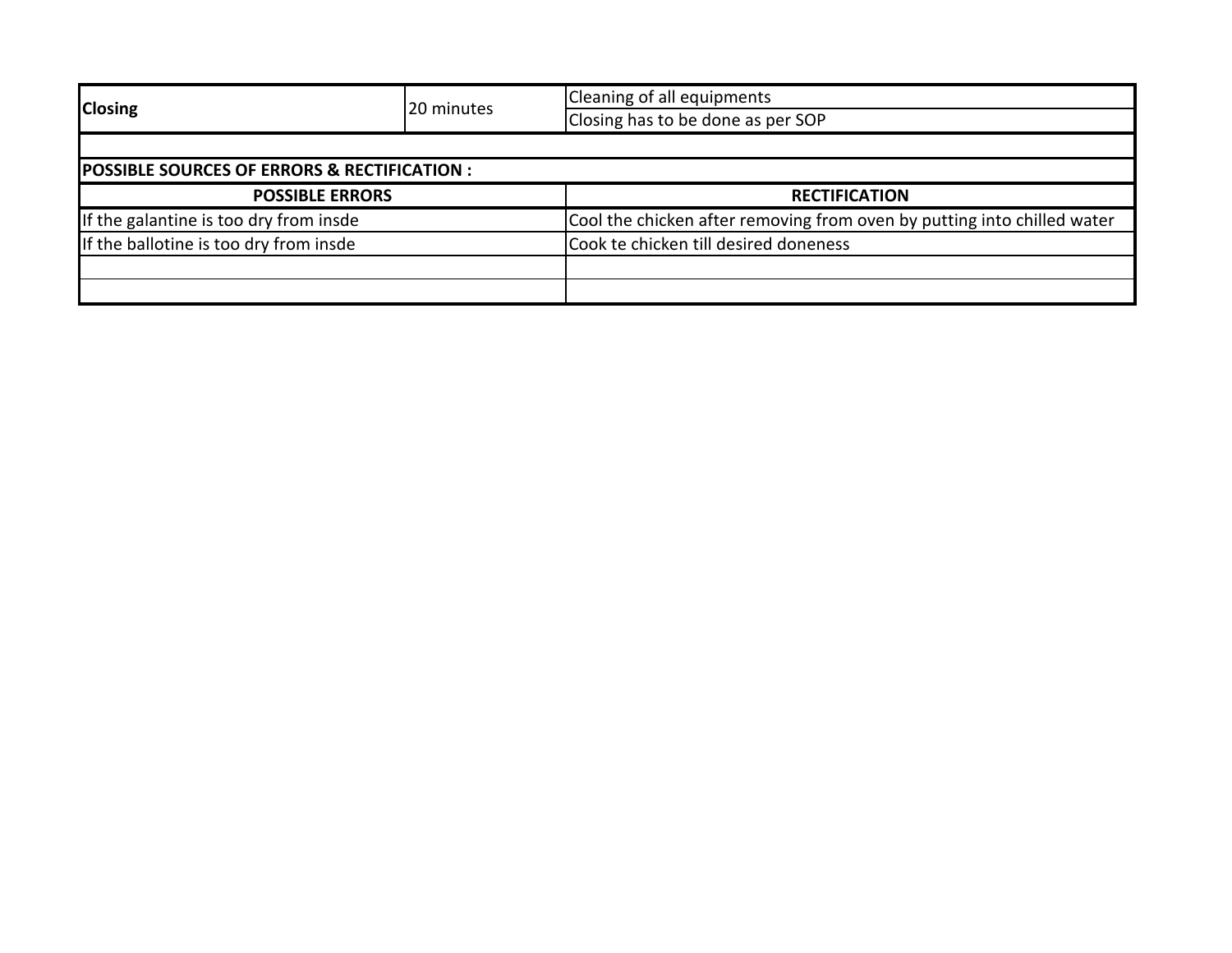|                                        |                                                                                                           | <b>PRACTICAL MANUAL</b>  |                                                                    |                                            |                                                                         |  |  |
|----------------------------------------|-----------------------------------------------------------------------------------------------------------|--------------------------|--------------------------------------------------------------------|--------------------------------------------|-------------------------------------------------------------------------|--|--|
|                                        |                                                                                                           | <b>B.Sc Culinary Art</b> |                                                                    |                                            |                                                                         |  |  |
| <b>SUBJECT:</b>                        | Garde Manger - Art and Craft of                                                                           | <b>MENU NO:</b>          | 8                                                                  | Teacher:                                   |                                                                         |  |  |
|                                        | <b>Mayonnaise Chaud-froid</b><br>$\bullet$                                                                |                          |                                                                    | <b>HOURS:</b>                              | 3 hours 45 mins                                                         |  |  |
| <b>TOPIC:</b>                          | <b>Fish Chaud-froid</b><br>$\bullet$                                                                      | <b>SEMESTER:</b>         | 3                                                                  |                                            |                                                                         |  |  |
|                                        | Egg & Vegetable aspic                                                                                     |                          |                                                                    | <b>Approved By:</b>                        | <b>Deputy Director</b>                                                  |  |  |
|                                        |                                                                                                           |                          |                                                                    |                                            |                                                                         |  |  |
| <b>LEARNING OUTCOME</b>                |                                                                                                           |                          |                                                                    |                                            |                                                                         |  |  |
|                                        | Students are able to prepare 2 dishes                                                                     |                          |                                                                    |                                            |                                                                         |  |  |
|                                        | They are able to present food in correct maner with garnishes.                                            |                          |                                                                    |                                            |                                                                         |  |  |
| They are able to explain the dishes    |                                                                                                           |                          |                                                                    |                                            |                                                                         |  |  |
|                                        |                                                                                                           |                          |                                                                    |                                            |                                                                         |  |  |
|                                        | RESOURCES: Equipment and Utensils such as Working Table, Refrigerator, SS Bowls, Whisk, Mixer grinder etc |                          |                                                                    |                                            |                                                                         |  |  |
|                                        |                                                                                                           |                          |                                                                    |                                            |                                                                         |  |  |
| <b>REFERENCES:</b>                     | 1) Professional Cooking Book: Author Wayne Gisslen, Published by John Wiley & Sons                        |                          |                                                                    |                                            |                                                                         |  |  |
|                                        | 2) ON COOKING written by Sarah R. Labensky Published by Pearson Education                                 |                          |                                                                    |                                            |                                                                         |  |  |
|                                        | 3) International Cuisine Book: Author Parvinder Singh Bali published by Oxford University                 |                          |                                                                    |                                            |                                                                         |  |  |
|                                        |                                                                                                           |                          |                                                                    |                                            |                                                                         |  |  |
| <b>METHODOLOGY:</b>                    |                                                                                                           |                          |                                                                    |                                            |                                                                         |  |  |
| <b>PERTICULARS</b>                     | <b>TIME</b>                                                                                               |                          |                                                                    | <b>TASK</b>                                |                                                                         |  |  |
| <b>Hygiene &amp; Grooming Check up</b> | 10 minutes                                                                                                |                          |                                                                    |                                            | Students have to maintain high standard Hygiene and Grooming as per     |  |  |
|                                        |                                                                                                           |                          |                                                                    |                                            | Instruct students about recipes, mise-en-place, cooking methodology     |  |  |
| <b>Briefing</b>                        | 15 minutes                                                                                                |                          | Share with them some Presentation ideas                            |                                            |                                                                         |  |  |
|                                        |                                                                                                           |                          | Groom them about Social distance and maintain inside Practical Lab |                                            |                                                                         |  |  |
|                                        |                                                                                                           |                          | Prepare aspic jelly, keep aside;                                   |                                            |                                                                         |  |  |
| Cooking                                | 2hr 30mins                                                                                                |                          | Prepare mayonnaise, keep aside,                                    |                                            |                                                                         |  |  |
|                                        |                                                                                                           |                          | Poach a fish, cover the fish with chaud froid & refrigerate        |                                            |                                                                         |  |  |
| Presentation                           | 15 minutes                                                                                                |                          |                                                                    | Present all Food items with proper Garnish |                                                                         |  |  |
| <b>Testing</b>                         |                                                                                                           |                          |                                                                    |                                            |                                                                         |  |  |
|                                        |                                                                                                           |                          |                                                                    |                                            | Tasting will be done by Teacher & Students also to know exact character |  |  |
|                                        | 15 minutes                                                                                                | of the dish              |                                                                    |                                            |                                                                         |  |  |
| <b>Closing</b>                         | 20 minutes                                                                                                |                          | Cleaning of all equipments                                         |                                            |                                                                         |  |  |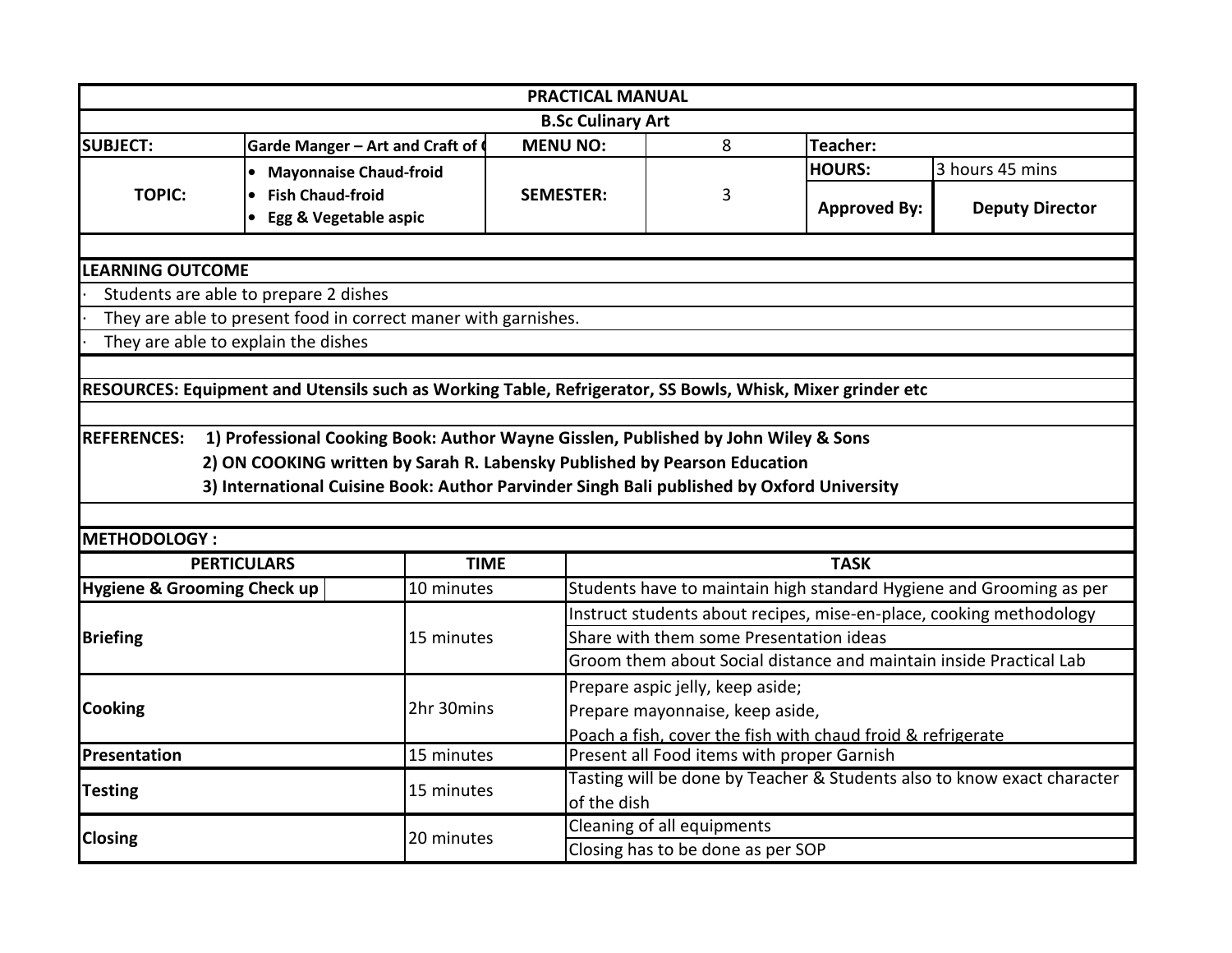| <b>POSSIBLE SOURCES OF ERRORS &amp; RECTIFICATION :</b>     |                                          |
|-------------------------------------------------------------|------------------------------------------|
| <b>POSSIBLE ERRORS</b>                                      | <b>RECTIFICATION</b>                     |
| If the chaud froid sauce does not coat the food item neatly | Adjust the consistency of sauce          |
| If the sauce starts melting too fast                        | Adjust the gelatin quanity in the recipe |
|                                                             |                                          |
|                                                             |                                          |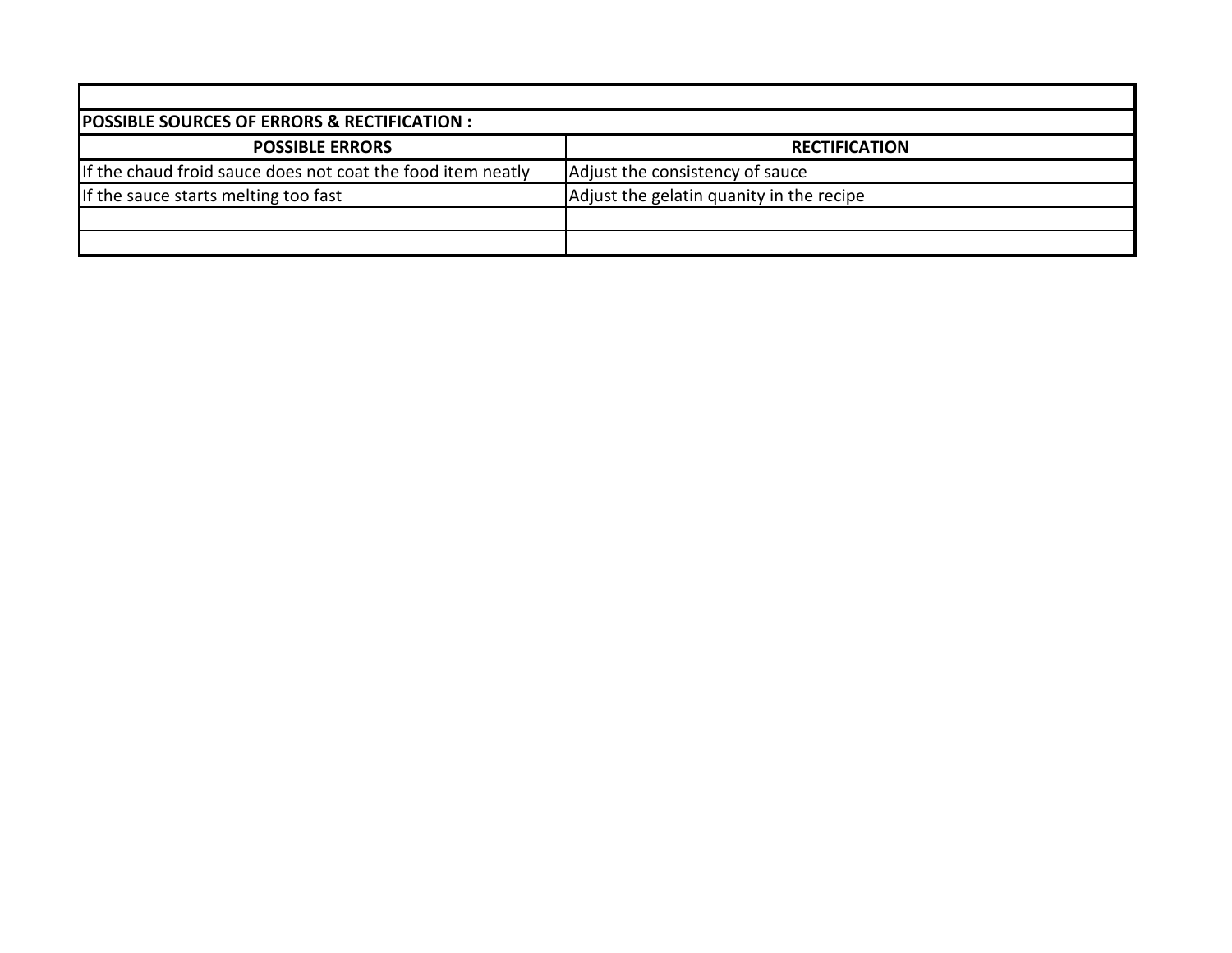|                                        |                                                                                                           | <b>PRACTICAL MANUAL</b>  |                                                                       |                     |                                                                          |  |
|----------------------------------------|-----------------------------------------------------------------------------------------------------------|--------------------------|-----------------------------------------------------------------------|---------------------|--------------------------------------------------------------------------|--|
|                                        |                                                                                                           | <b>B.Sc Culinary Art</b> |                                                                       |                     |                                                                          |  |
| <b>SUBJECT:</b>                        | 9<br><b>MENU NO:</b><br>Teacher:<br><b>Garde Manger - Art and Craft of (</b>                              |                          |                                                                       |                     |                                                                          |  |
| <b>TOPIC:</b>                          | <b>THE TELESTIC</b><br>Nori Maki                                                                          | <b>SEMESTER:</b>         | 3                                                                     | <b>HOURS:</b>       | 3 hours 45 mins                                                          |  |
|                                        | نصنطعدع ممصلحة                                                                                            |                          |                                                                       | <b>Approved By:</b> | <b>Deputy Director</b>                                                   |  |
|                                        |                                                                                                           |                          |                                                                       |                     |                                                                          |  |
| <b>LEARNING OUTCOME</b>                |                                                                                                           |                          |                                                                       |                     |                                                                          |  |
|                                        | Students are able to prepare 2 dishes                                                                     |                          |                                                                       |                     |                                                                          |  |
|                                        | They are able to present food in correct maner with garnishes.                                            |                          |                                                                       |                     |                                                                          |  |
|                                        | They are able to explain the dishes                                                                       |                          |                                                                       |                     |                                                                          |  |
|                                        |                                                                                                           |                          |                                                                       |                     |                                                                          |  |
|                                        | RESOURCES: Equipment and Utensils such as Working Table, Refrigerator, SS Bowls, Whisk, Mixer grinder etc |                          |                                                                       |                     |                                                                          |  |
|                                        |                                                                                                           |                          |                                                                       |                     |                                                                          |  |
| <b>REFERENCES:</b>                     | 1) Professional Cooking Book: Author Wayne Gisslen, Published by John Wiley & Sons                        |                          |                                                                       |                     |                                                                          |  |
|                                        |                                                                                                           |                          |                                                                       |                     |                                                                          |  |
| <b>Video Link</b>                      |                                                                                                           |                          |                                                                       |                     |                                                                          |  |
| Nori Maki                              |                                                                                                           |                          |                                                                       |                     |                                                                          |  |
| https://youtu.be/yGG01tj9wi4           |                                                                                                           |                          |                                                                       |                     |                                                                          |  |
| Salmon Sashimi                         |                                                                                                           |                          |                                                                       |                     |                                                                          |  |
| https://youtu.be/H_nAOKLKLjw           |                                                                                                           |                          |                                                                       |                     |                                                                          |  |
| METHODOLOGY:                           |                                                                                                           |                          |                                                                       |                     |                                                                          |  |
|                                        | <b>PERTICULARS</b>                                                                                        | <b>TIME</b>              |                                                                       | <b>TASK</b>         |                                                                          |  |
| <b>Hygiene &amp; Grooming Check up</b> | 10 minutes                                                                                                |                          |                                                                       |                     | Students have to maintain high standard Hygiene and Grooming as per      |  |
|                                        |                                                                                                           |                          | Instruct students about recipes, mise-en-place, cooking methodology   |                     |                                                                          |  |
| <b>Briefing</b>                        | 15 minutes                                                                                                |                          | Share with them some Presentation ideas                               |                     |                                                                          |  |
|                                        |                                                                                                           |                          | Groom them about Social distance and maintain inside Practical Lab    |                     |                                                                          |  |
|                                        |                                                                                                           |                          |                                                                       |                     | Mis-en-place for sushi (preparing sushi mat, steming rice, wasabi paste, |  |
| <b>Cooking</b>                         | 2hr 30mins                                                                                                |                          | slicing fish, preparing garnishes)                                    |                     |                                                                          |  |
|                                        |                                                                                                           |                          | Cleaning the salmon and slicing them for sashimi. Place them on plate |                     |                                                                          |  |
| Presentation                           | 15 minutes                                                                                                |                          | Present all Food items with proper Garnish                            |                     |                                                                          |  |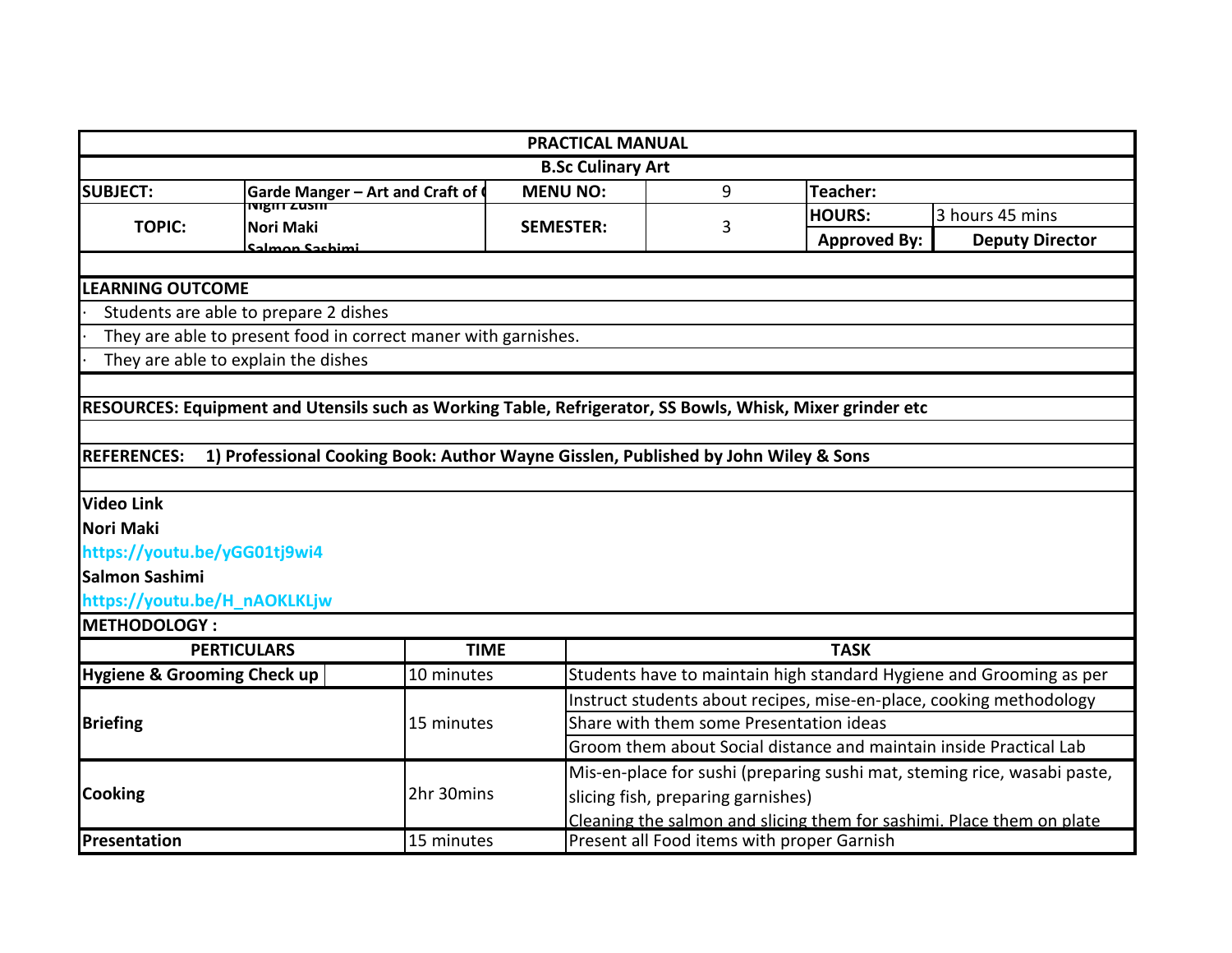| <b>Testing</b><br>15 minutes                 |            | Tasting will be done by Teacher & Students also to know exact character<br>of the dish |  |  |
|----------------------------------------------|------------|----------------------------------------------------------------------------------------|--|--|
| <b>Closing</b>                               | 20 minutes | Cleaning of all equipments                                                             |  |  |
|                                              |            | Closing has to be done as per SOP                                                      |  |  |
|                                              |            |                                                                                        |  |  |
| POSSIBLE SOURCES OF ERRORS & RECTIFICATION : |            |                                                                                        |  |  |
| <b>POSSIBLE ERRORS</b>                       |            | <b>RECTIFICATION</b>                                                                   |  |  |
| If the sushi rice starts falling apart       |            | Always steam rice rather than boiling. Steaming binds the tice grains                  |  |  |
|                                              |            |                                                                                        |  |  |
|                                              |            |                                                                                        |  |  |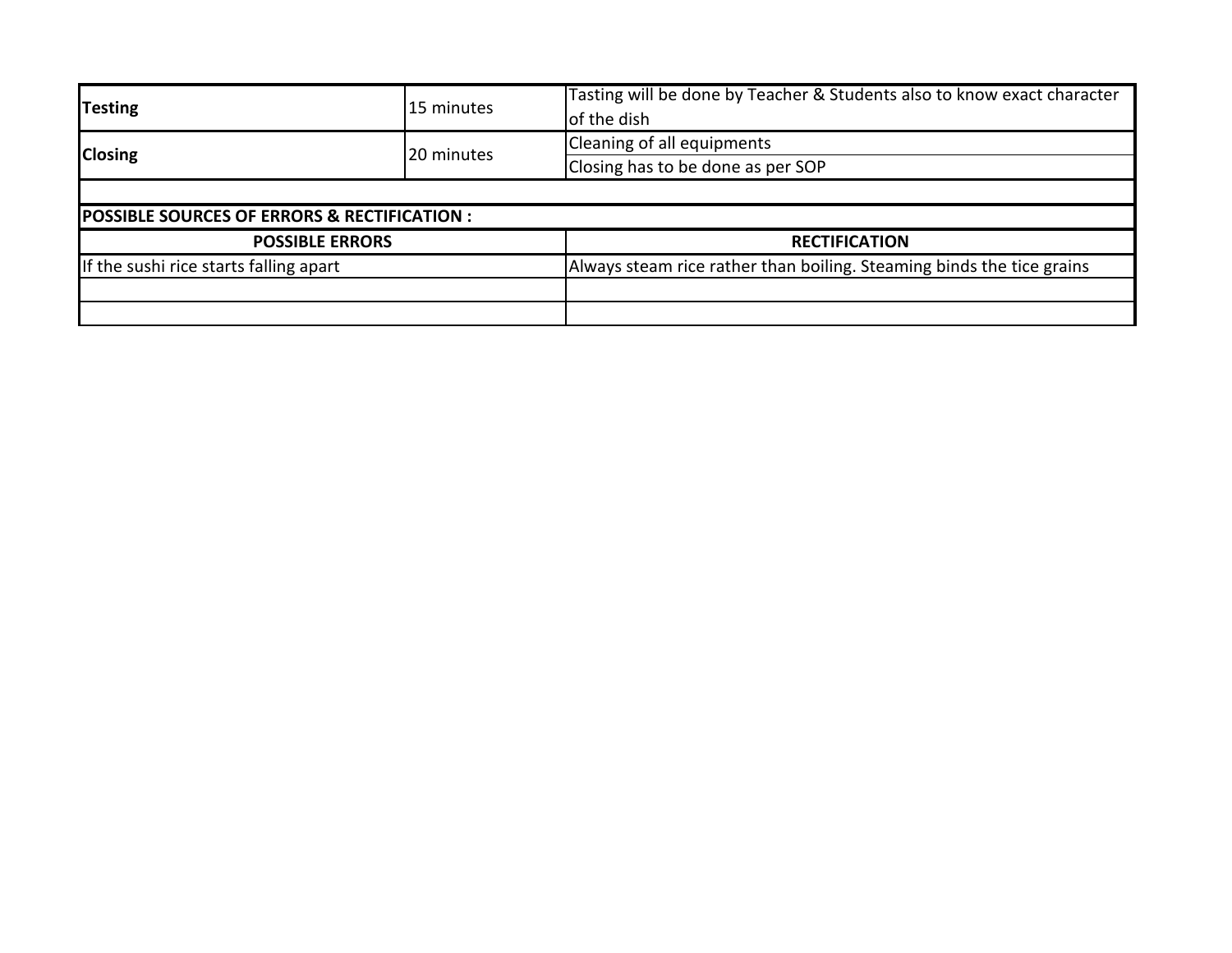|                                        |                                                                                                           | <b>PRACTICAL MANUAL</b>  |                                            |                                                  |                                                                         |  |  |
|----------------------------------------|-----------------------------------------------------------------------------------------------------------|--------------------------|--------------------------------------------|--------------------------------------------------|-------------------------------------------------------------------------|--|--|
|                                        |                                                                                                           | <b>B.Sc Culinary Art</b> |                                            |                                                  |                                                                         |  |  |
| <b>SUBJECT:</b>                        | Garde Manger - Art and Craft of                                                                           | <b>MENU NO:</b>          | 10<br><b>Teacher:</b>                      |                                                  |                                                                         |  |  |
| <b>TOPIC:</b>                          | $\overline{\text{numam}}$<br>Chatpata Potato on biscuit                                                   | <b>SEMESTER:</b>         | 3                                          | <b>HOURS:</b>                                    | 3 hours 45 mins                                                         |  |  |
|                                        | Croon Don R. mint frittare                                                                                |                          |                                            | <b>Approved By:</b>                              | <b>Deputy Director</b>                                                  |  |  |
|                                        |                                                                                                           |                          |                                            |                                                  |                                                                         |  |  |
| <b>LEARNING OUTCOME</b>                |                                                                                                           |                          |                                            |                                                  |                                                                         |  |  |
| Students are able to prepare 2 dishes  |                                                                                                           |                          |                                            |                                                  |                                                                         |  |  |
|                                        | They are able to present food in correct maner with garnishes.                                            |                          |                                            |                                                  |                                                                         |  |  |
| They are able to explain the dishes    |                                                                                                           |                          |                                            |                                                  |                                                                         |  |  |
|                                        |                                                                                                           |                          |                                            |                                                  |                                                                         |  |  |
|                                        | RESOURCES: Equipment and Utensils such as Working Table, Refrigerator, SS Bowls, Whisk, Mixer grinder etc |                          |                                            |                                                  |                                                                         |  |  |
|                                        |                                                                                                           |                          |                                            |                                                  |                                                                         |  |  |
| <b>REFERENCES:</b>                     | 1) Professional Cooking Book: Author Wayne Gisslen, Published by John Wiley & Sons                        |                          |                                            |                                                  |                                                                         |  |  |
|                                        |                                                                                                           |                          |                                            |                                                  |                                                                         |  |  |
| <b>Video Link</b>                      |                                                                                                           |                          |                                            |                                                  |                                                                         |  |  |
| 1) Assorted Canapes                    |                                                                                                           |                          |                                            |                                                  |                                                                         |  |  |
|                                        | https://drive.google.com/file/d/1AdTs7opB6zxHUAUYxQRS1EqyprC3b-RS/view?usp=sharing                        |                          |                                            |                                                  |                                                                         |  |  |
| <b>METHODOLOGY:</b>                    |                                                                                                           |                          |                                            |                                                  |                                                                         |  |  |
| <b>PERTICULARS</b>                     | <b>TIME</b>                                                                                               |                          |                                            | <b>TASK</b>                                      |                                                                         |  |  |
| <b>Hygiene &amp; Grooming Check up</b> | 10 minutes                                                                                                |                          |                                            |                                                  | Students have to maintain high standard Hygiene and Grooming as per     |  |  |
|                                        |                                                                                                           |                          |                                            |                                                  | Instruct students about recipes, mise-en-place, cooking methodology     |  |  |
| <b>Briefing</b>                        | 15 minutes                                                                                                |                          | Share with them some Presentation ideas    |                                                  |                                                                         |  |  |
|                                        |                                                                                                           |                          |                                            |                                                  | Groom them about Social distance and maintain inside Practical Lab      |  |  |
|                                        |                                                                                                           |                          |                                            |                                                  | Mis-en-place for Rumaki, Chatpata aloo, Green pea fritters & shrimp     |  |  |
| <b>Cooking</b>                         | 2hr 30mins                                                                                                | cocktail.                |                                            |                                                  |                                                                         |  |  |
|                                        |                                                                                                           |                          |                                            | Start cooking or complete other processing steps |                                                                         |  |  |
| Presentation                           | 15 minutes                                                                                                |                          | Present all Food items with proper Garnish |                                                  |                                                                         |  |  |
|                                        |                                                                                                           |                          |                                            |                                                  | Tasting will be done by Teacher & Students also to know exact character |  |  |
| <b>Testing</b>                         | 15 minutes                                                                                                | of the dish              |                                            |                                                  |                                                                         |  |  |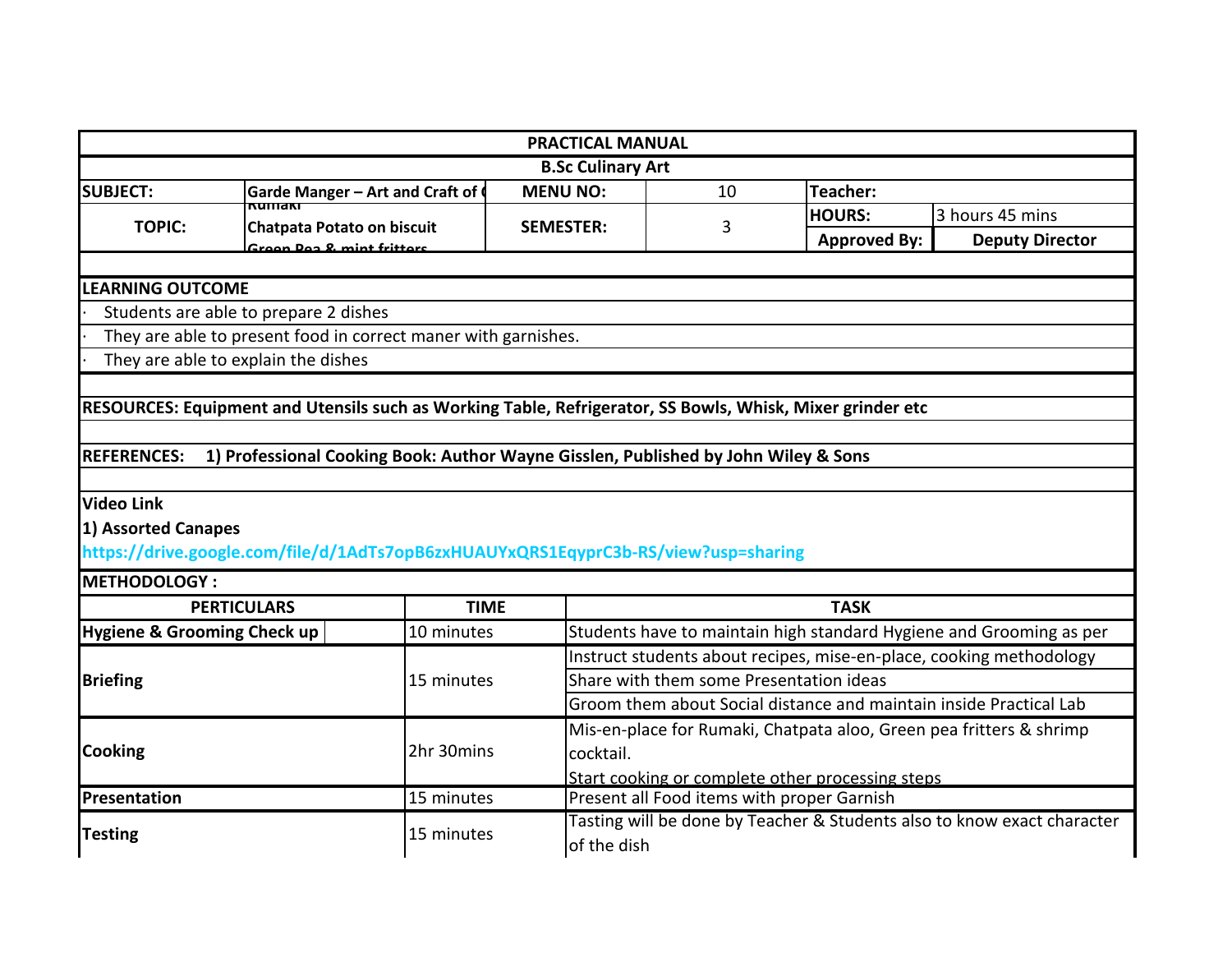|                                                        | 20 minutes | Cleaning of all equipments                                           |  |  |
|--------------------------------------------------------|------------|----------------------------------------------------------------------|--|--|
| <b>Closing</b>                                         |            | Closing has to be done as per SOP                                    |  |  |
|                                                        |            |                                                                      |  |  |
| <b>POSSIBLE SOURCES OF ERRORS &amp; RECTIFICATION:</b> |            |                                                                      |  |  |
| <b>POSSIBLE ERRORS</b>                                 |            | <b>RECTIFICATION</b>                                                 |  |  |
| If biscuits turns soggy                                |            | Remove the biscuit, place the new one. Always place the topping just |  |  |
| If Green Pea & mint fritters turns black               |            | Adjust the heat & cooking time.                                      |  |  |
|                                                        |            |                                                                      |  |  |
|                                                        |            |                                                                      |  |  |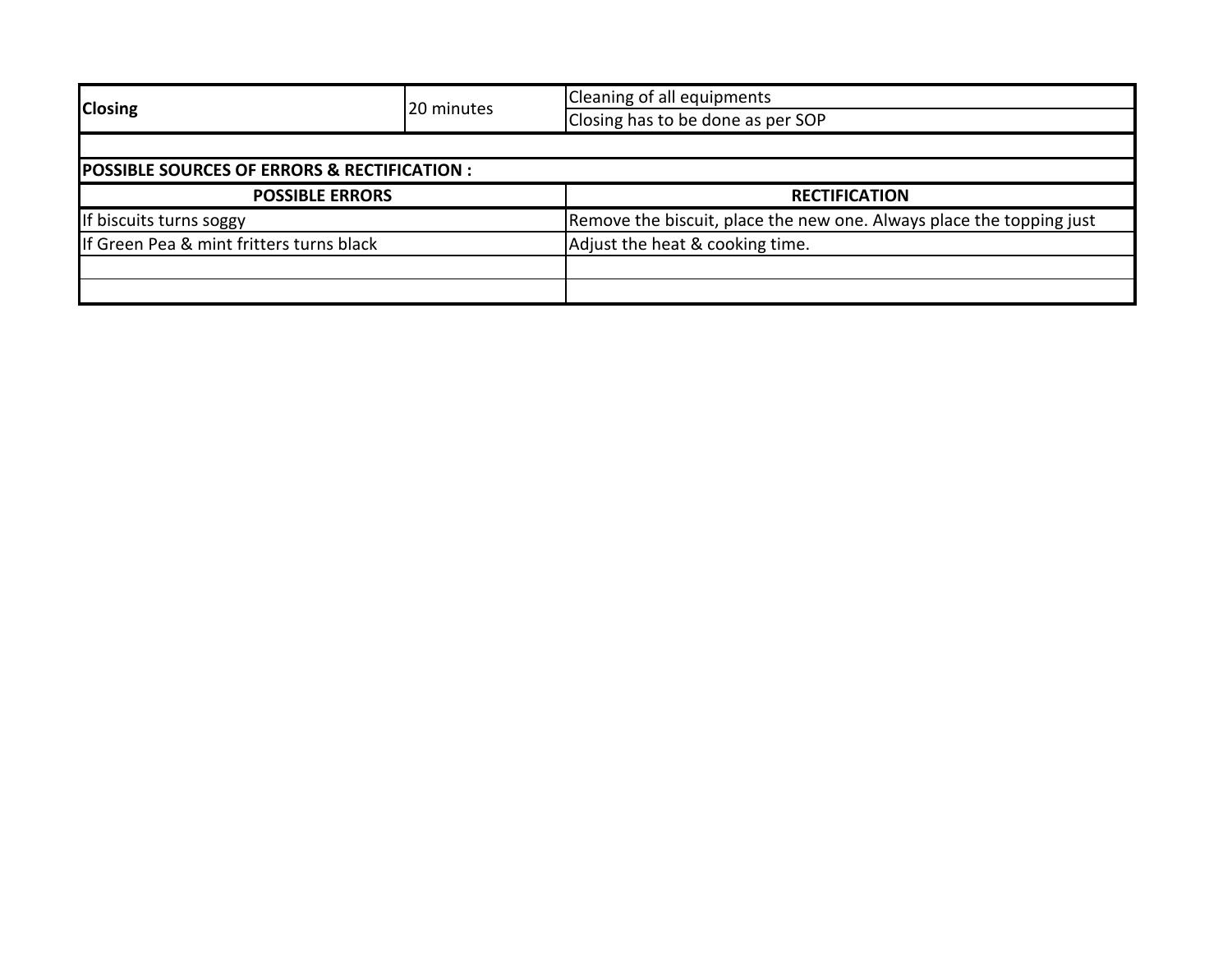|                              |                                                                                                           |                  | <b>PRACTICAL MANUAL</b>                                             |                     |                                                                         |  |
|------------------------------|-----------------------------------------------------------------------------------------------------------|------------------|---------------------------------------------------------------------|---------------------|-------------------------------------------------------------------------|--|
|                              |                                                                                                           |                  | <b>B.Sc Culinary Art</b>                                            |                     |                                                                         |  |
| <b>SUBJECT:</b>              | Garde Manger - Art and Craft of                                                                           | <b>MENU NO:</b>  | 11                                                                  | Teacher:            |                                                                         |  |
|                              | Gazpacho                                                                                                  |                  |                                                                     | <b>HOURS:</b>       | 3 hours 45 mins                                                         |  |
| <b>TOPIC:</b>                | Vichyssoise                                                                                               | <b>SEMESTER:</b> | 3                                                                   | <b>Approved By:</b> | <b>Deputy Director</b>                                                  |  |
|                              | <b>Borscht</b>                                                                                            |                  |                                                                     |                     |                                                                         |  |
|                              |                                                                                                           |                  |                                                                     |                     |                                                                         |  |
| <b>LEARNING OUTCOME</b>      |                                                                                                           |                  |                                                                     |                     |                                                                         |  |
|                              | Students are able to prepare 2 dishes                                                                     |                  |                                                                     |                     |                                                                         |  |
|                              | They are able to present food in correct maner with garnishes.                                            |                  |                                                                     |                     |                                                                         |  |
|                              | They are able to explain the dishes                                                                       |                  |                                                                     |                     |                                                                         |  |
|                              |                                                                                                           |                  |                                                                     |                     |                                                                         |  |
|                              | RESOURCES: Equipment and Utensils such as Working Table, Refrigerator, SS Bowls, Whisk, Mixer grinder etc |                  |                                                                     |                     |                                                                         |  |
|                              |                                                                                                           |                  |                                                                     |                     |                                                                         |  |
| <b>REFERENCES:</b>           | 1) Professional Cooking Book: Author Wayne Gisslen, Published by John Wiley & Sons                        |                  |                                                                     |                     |                                                                         |  |
|                              |                                                                                                           |                  |                                                                     |                     |                                                                         |  |
| <b>Video Link</b>            |                                                                                                           |                  |                                                                     |                     |                                                                         |  |
| Gazpacho                     |                                                                                                           |                  |                                                                     |                     |                                                                         |  |
| https://youtu.be/vO_0joLyBOY |                                                                                                           |                  |                                                                     |                     |                                                                         |  |
| Vichyssoise                  |                                                                                                           |                  |                                                                     |                     |                                                                         |  |
| https://youtu.be/WCUBhS42eTg |                                                                                                           |                  |                                                                     |                     |                                                                         |  |
| <b>METHODOLOGY:</b>          |                                                                                                           |                  |                                                                     |                     |                                                                         |  |
|                              | <b>PERTICULARS</b>                                                                                        | <b>TIME</b>      |                                                                     | <b>TASK</b>         |                                                                         |  |
| Hygiene & Grooming Check up  | 10 minutes                                                                                                |                  |                                                                     |                     | Students have to maintain high standard Hygiene and Grooming as per     |  |
|                              |                                                                                                           |                  | Instruct students about recipes, mise-en-place, cooking methodology |                     |                                                                         |  |
| <b>Briefing</b>              | 15 minutes                                                                                                |                  | Share with them some Presentation ideas                             |                     |                                                                         |  |
|                              |                                                                                                           |                  | Groom them about Social distance and maintain inside Practical Lab  |                     |                                                                         |  |
| Cooking                      |                                                                                                           |                  | • Mis-en-place for Gazpacho, Vichyssoise & Borscht                  |                     |                                                                         |  |
|                              | 2hr 30mins                                                                                                |                  | • Start cooking or complete other processing steps e.g. pureeing or |                     |                                                                         |  |
|                              |                                                                                                           |                  | chilling etc                                                        |                     |                                                                         |  |
| Presentation                 | 15 minutes                                                                                                |                  | Present all Food items with proper Garnish                          |                     |                                                                         |  |
| <b>Tacting</b>               | <b>15 minutac</b>                                                                                         |                  |                                                                     |                     | Tasting will be done by Teacher & Students also to know exact character |  |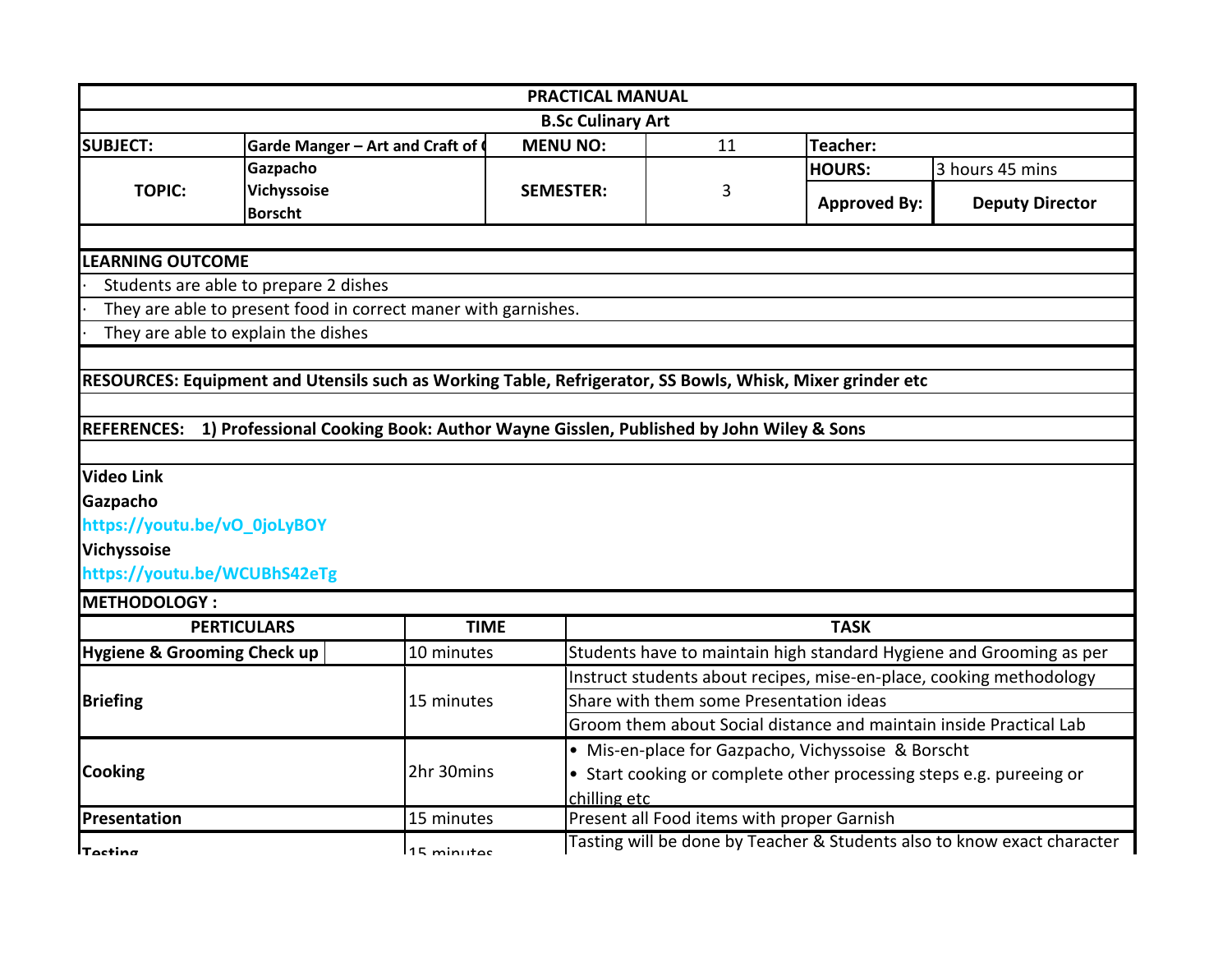| <b>IICSUIK</b>                                           | <b>L</b> TIMINGS       | of the dish                       |  |  |
|----------------------------------------------------------|------------------------|-----------------------------------|--|--|
| <b>Closing</b>                                           | 20 minutes             | Cleaning of all equipments        |  |  |
|                                                          |                        | Closing has to be done as per SOP |  |  |
|                                                          |                        |                                   |  |  |
| POSSIBLE SOURCES OF ERRORS & RECTIFICATION :             |                        |                                   |  |  |
|                                                          | <b>POSSIBLE ERRORS</b> | <b>RECTIFICATION</b>              |  |  |
| If there is skin formation on the surface of vichyssoise |                        | Remove the skin & serve chilled   |  |  |
|                                                          |                        |                                   |  |  |
|                                                          |                        |                                   |  |  |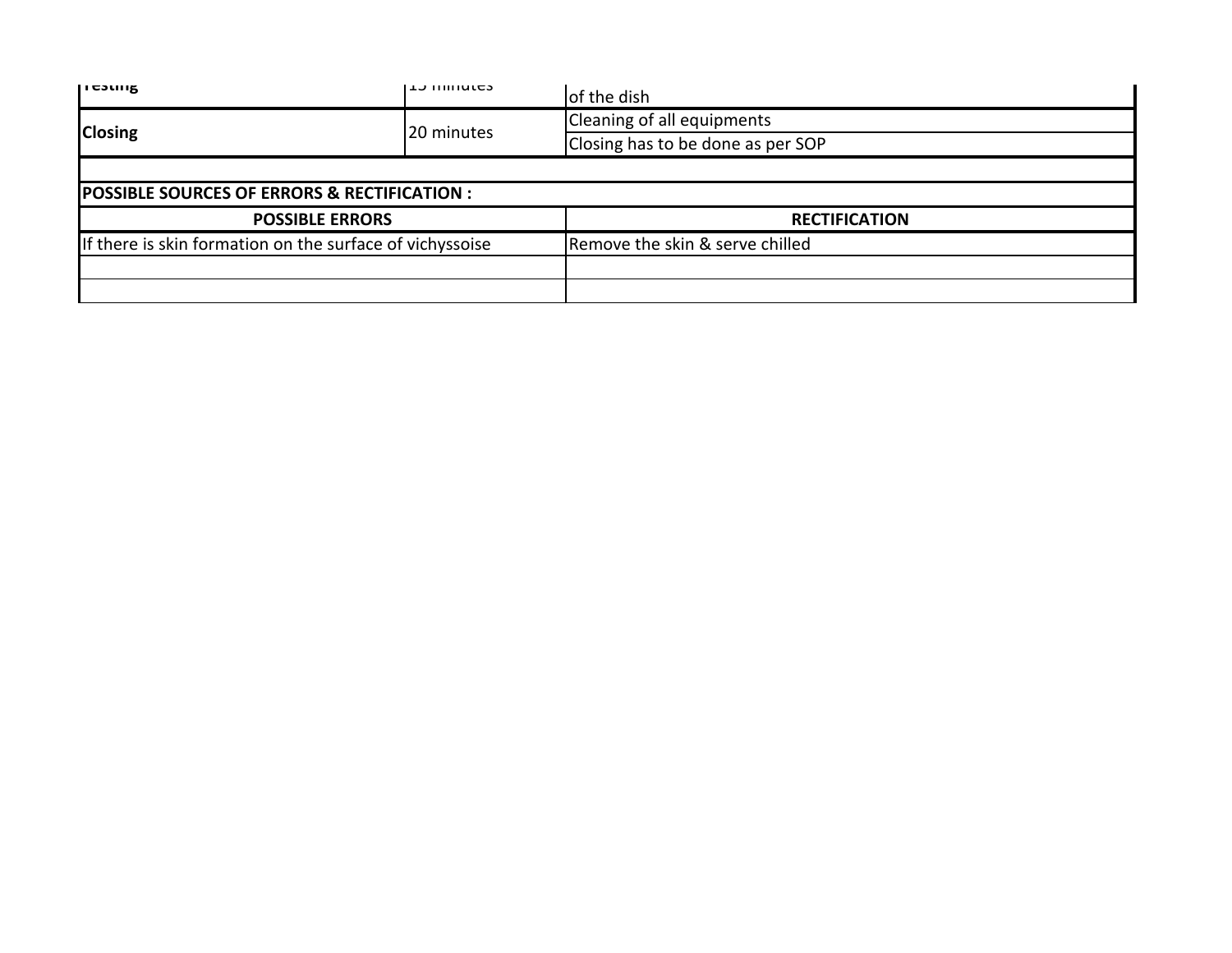|                                                                                                           |                                                                                           | <b>PRACTICAL MANUAL</b>    |                                                                         |                     |                                                                     |  |  |
|-----------------------------------------------------------------------------------------------------------|-------------------------------------------------------------------------------------------|----------------------------|-------------------------------------------------------------------------|---------------------|---------------------------------------------------------------------|--|--|
|                                                                                                           |                                                                                           | <b>B.Sc Culinary Art</b>   |                                                                         |                     |                                                                     |  |  |
| <b>SUBJECT:</b>                                                                                           | Garde Manger - Art and Craft of                                                           | <b>MENU NO:</b>            | 12                                                                      | Teacher:            |                                                                     |  |  |
| <b>Tapas</b><br><b>TOPIC:</b>                                                                             |                                                                                           | <b>SEMESTER:</b>           | 3                                                                       | <b>HOURS:</b>       | 3 hours 45 mins                                                     |  |  |
|                                                                                                           | <b>Open faced Sandwcihes</b>                                                              |                            |                                                                         | <b>Approved By:</b> | <b>Deputy Director</b>                                              |  |  |
|                                                                                                           |                                                                                           |                            |                                                                         |                     |                                                                     |  |  |
| <b>LEARNING OUTCOME</b>                                                                                   |                                                                                           |                            |                                                                         |                     |                                                                     |  |  |
| Students are able to prepare 2 dishes                                                                     |                                                                                           |                            |                                                                         |                     |                                                                     |  |  |
| They are able to present food in correct maner with garnishes.                                            |                                                                                           |                            |                                                                         |                     |                                                                     |  |  |
| They are able to explain the dishes                                                                       |                                                                                           |                            |                                                                         |                     |                                                                     |  |  |
|                                                                                                           |                                                                                           |                            |                                                                         |                     |                                                                     |  |  |
| RESOURCES: Equipment and Utensils such as Working Table, Refrigerator, SS Bowls, Whisk, Mixer grinder etc |                                                                                           |                            |                                                                         |                     |                                                                     |  |  |
|                                                                                                           |                                                                                           |                            |                                                                         |                     |                                                                     |  |  |
| <b>REFERENCES:</b>                                                                                        | 1) Professional Cooking Book: Author Wayne Gisslen, Published by John Wiley & Sons        |                            |                                                                         |                     |                                                                     |  |  |
|                                                                                                           | 2) ON COOKING written by Sarah R. Labensky Published by Pearson Education                 |                            |                                                                         |                     |                                                                     |  |  |
|                                                                                                           | 3) International Cuisine Book: Author Parvinder Singh Bali published by Oxford University |                            |                                                                         |                     |                                                                     |  |  |
|                                                                                                           |                                                                                           |                            |                                                                         |                     |                                                                     |  |  |
| <b>METHODOLOGY:</b>                                                                                       |                                                                                           |                            |                                                                         |                     |                                                                     |  |  |
| <b>PERTICULARS</b>                                                                                        | <b>TIME</b>                                                                               |                            |                                                                         | <b>TASK</b>         |                                                                     |  |  |
| <b>Hygiene &amp; Grooming Check up</b>                                                                    | 10 minutes                                                                                |                            |                                                                         |                     | Students have to maintain high standard Hygiene and Grooming as per |  |  |
| <b>Briefing</b>                                                                                           |                                                                                           |                            | Instruct students about recipes, mise-en-place, cooking methodology     |                     |                                                                     |  |  |
|                                                                                                           | 15 minutes                                                                                |                            | Share with them some Presentation ideas                                 |                     |                                                                     |  |  |
|                                                                                                           |                                                                                           |                            | Groom them about Social distance and maintain inside Practical Lab      |                     |                                                                     |  |  |
| <b>Cooking</b>                                                                                            |                                                                                           |                            | • Mis-en-place for Tapas, Open faced Sandwcihes                         |                     |                                                                     |  |  |
|                                                                                                           | 2hr 30mins                                                                                |                            | • Start cooking or complete other processing steps for sandwiches       |                     |                                                                     |  |  |
|                                                                                                           |                                                                                           |                            | • Prepare garnishes                                                     |                     |                                                                     |  |  |
| Presentation                                                                                              | 15 minutes                                                                                |                            | Present all Food items with proper Garnish                              |                     |                                                                     |  |  |
|                                                                                                           |                                                                                           |                            | Tasting will be done by Teacher & Students also to know exact character |                     |                                                                     |  |  |
| <b>Testing</b>                                                                                            | 15 minutes                                                                                |                            | of the dish                                                             |                     |                                                                     |  |  |
|                                                                                                           |                                                                                           | Cleaning of all equipments |                                                                         |                     |                                                                     |  |  |